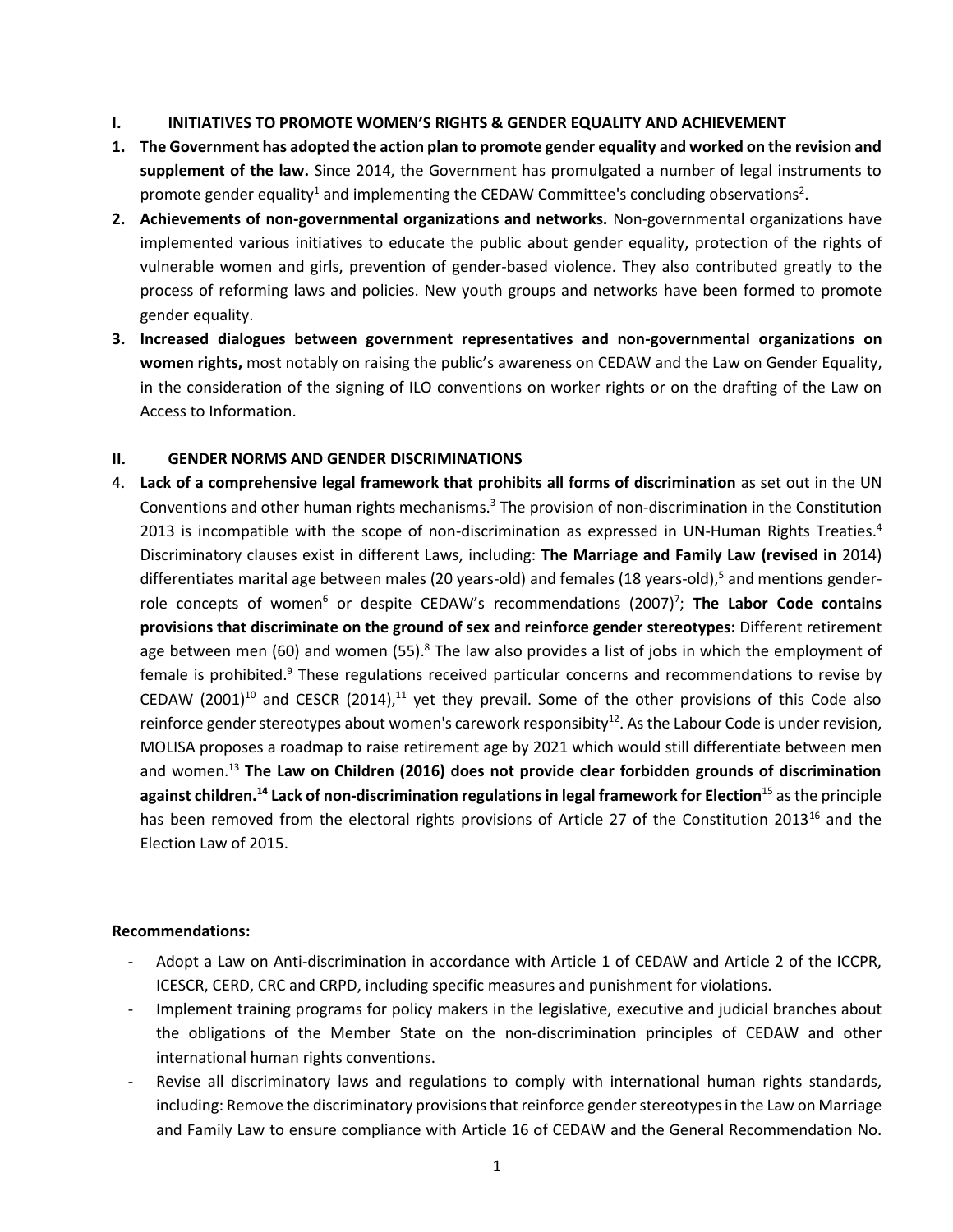21 of the CEDAW Committee on Equality in Marriage and Family Relations; Revise the Labor Code according to CEDAW Committee's concluding comment No 271 for Vietnam in 2001;<sup>17</sup> Review and revise the Law on Children 2016 to protect the child from recognised forms of discriminations inline with CRC.

- Amend Article 16 of the Constitution 2013 to incorporate the principle of non-discrimination in the legal framework on election, following Article 2 of the ICCPR, Article 1CEDAW and other human rights treaties to which Vietnam is a member.
- **5. Reinforced gender norms and stereotypesin textbooks and media.** Research conducted from 2009 to 2010 indicated the prevalence of gender-biased content and images in textbooks.<sup>18</sup> A rapid review of elementary textbooks by our research team confirmed this trend.<sup>19</sup> Other educational materials by private companies would include similar stereotypes in contents and illustrations.<sup>20</sup> Studies from 2010 to 2012 indicated that men are more dominant in news stories and media products where gender norms are further reinforced.<sup>21</sup> A rapid test of commercials on a national TV channel in two days in 2018 against gender stereotypes (which is forbidden by Law on Advertisement<sup>22</sup>) confirmed this trend.<sup>23</sup> In this test, only 1.16% of the advertisements showed non-traditional role such as male involvement in housework as part of their responsibilities.<sup>24</sup> Such practices were also observed in TV's gameshows and entertainment programs.<sup>25</sup> In addition, news stories tends to depict female leaders attaching to traditional roles such as caring for family, children, housework. 26

#### **Recommendations:**

- Provide effective measures including accessible complaint mechanism for victims of gender discrimination and their representatives, and sanctions on violations of non-discrimination.
- Provide trainings on gender equality in accordance with the CEDAW standards for civil servants, journalists and media managers, using hands on tool such as the Gender-Sensitive Indicators for Media.<sup>27</sup>
- Ensuring that the principle of gender equality and non-discrimination on all grounds, including nondiscrimination on the basis of sexual orientation and gender identity is applied in the process of formulating and reforming the educational program under the Circular No.  $14/2017/TT$ -BGDDT<sup>28</sup>
- 6. **Government-funded propagandas and projects re-inforced gender stereotypes.** For instance, the campaign by the Vietnam General Confederation of Labour for women members introduced since 1989 encourages women employees to register to be "excellent in public, responsible at home". While there was no similar qualification required for men, the campaign has been continuously promoted in all sectors without being evaluated or adjusted from gender equality perspective.<sup>29</sup> The Women's Union' mass communication project on "Four virtues: Self confidence – Self respect – Kindness and Diligence" approved by a Prime Minister's Decision<sup>30</sup> or a movement on "Families with 5-no and 3-clean"(started in 2010 and remained central to the Women's Union agenda in  $2012 - 2017$ <sup>31</sup> or the project"Supporting the development of private child care groups/centres in exporting processing and industrial zones by 2020" targeting at 95% of mothers in industrial and export processing areas to raise their awareness on childcare and children's development<sup>32</sup> provides more responsibilities on women and did not address men's roles and responsibilities, in many cases became a doubled criteria for women. It became a barrier to participate in the public life for a woman as she would need to fulfil double role at both public and private spheres.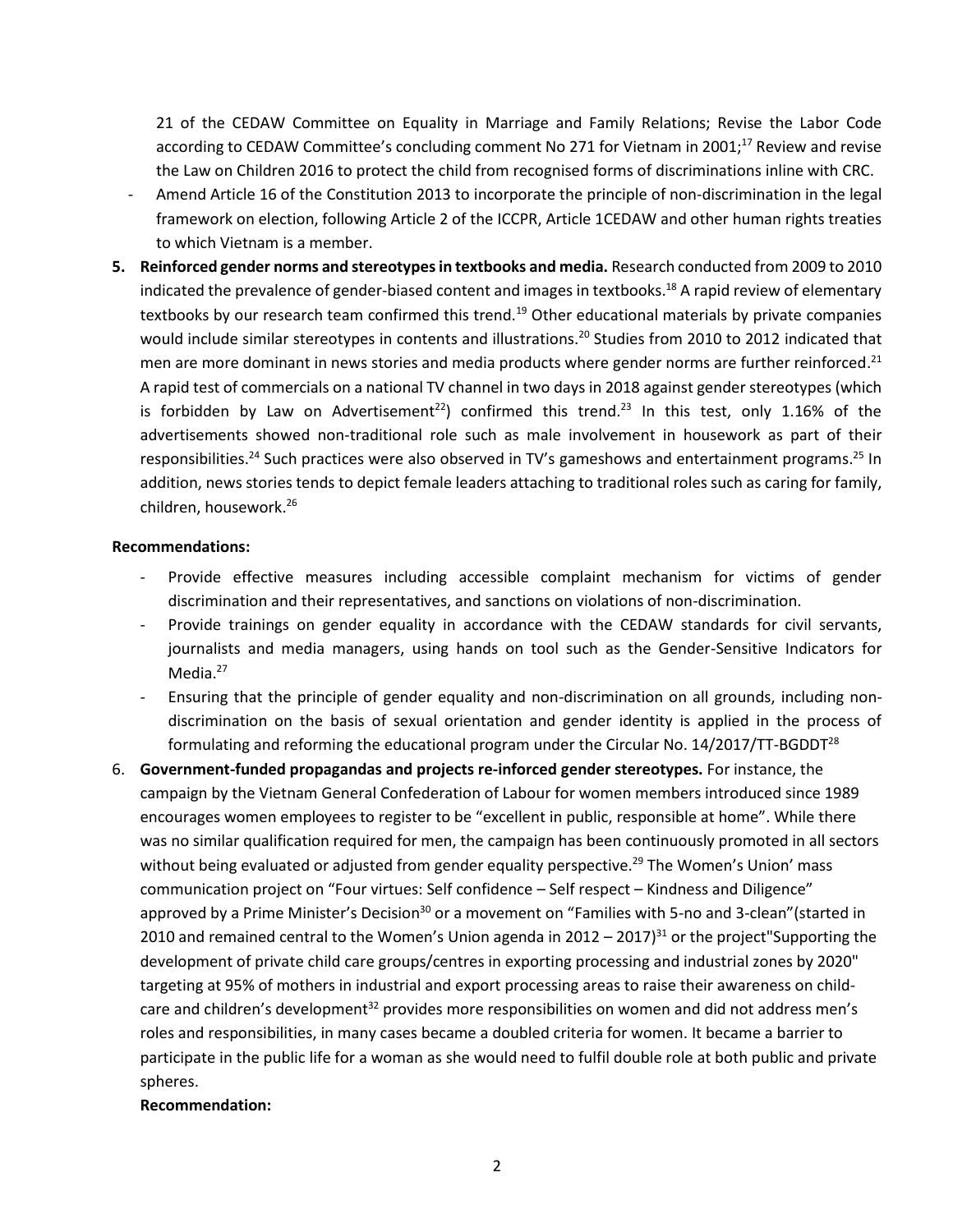Review and adjust all state-funded projects and campaigns towards women using to ensure that all stereotypes of gender roles are eliminated.

#### **III. WOMEN AND ELECTIONS**

7. **Gender inequality was reproduced in the electoral process.** 5/21 members of the National Election Council 2016 were women, account for 23.8%.<sup>33</sup> In some provinces, women accounted from as low as  $3.7\%$ <sup>34</sup> to no more than 30% in the election committee. Regarding election candidates, no specific quota but a general direction of "make sure there are women in the list of nomination for the National Assembly" by 18 agencies and organizations of the Government or to "have women in the list of candidates" of 31 candidates nominated by the Farther Land front and its member organizations. There is no suggested quotas on female candidates for other agencies.<sup>35</sup> As men takes a majority of leadership positions, fewer women were nominated to powerful groups**<sup>36</sup>** of candidates in the election, therefore reproduced gender inequality in the electoral process. In the Election 2016, women accounted 38,97% candidates at all level, but only 14.72% of those powerful groups of candidates introduced by national agencies, while 46.06% candidates nominated by local agencies were women.<sup>37</sup> As a result, the percentage of national assembly delegates for course XIV and people's council delegates in the course 2011 – 2016 do not meet the expected target of 30%.<sup>38</sup> In 2016, 26.8% of elected candidates were women.<sup>39</sup>

#### **Recommendations:**

- Adopt a quota on ratio of each gender in the election committees not lower than 30%; Introduce a requirement on gender balance in the leadership positions of election committees.
- Amend the conditions and criteria for candidates of the National Assembly and People's Council delegates to ensure the right to stand for election and to nominate candidates by voters; Ensure no one is discriminated or excluded from the election process.
- Ensure that voters have the right to directly nominate candidates of their choice.
- Introduce affirmative actions to ensure each gender in each election unit should be no less than 45%;
- 8. **Uncontrolled practice of proxy voting affected the principles of universal, direct and confidential vote.**  Law on Election 2015 does not require to check ID of voters before giving them the voting registration card and during the voting process. While it was reported that 99.35% voters cashed their votes, $40$  it was also admitted by the general secretary of the National Assembly – Administrative Clerk of the National Election Council that "voting on behalf of others" had not been controlled.<sup>41</sup> The observation report made by youth group conducted in 2016 also showed that 23.2% of voters did not vote. Among those who did not vote, 63.6% did not ask support from others and 30.3% asked helps from other to vote, while 6.3% do not want to answer. The majority of supporters are relatives (75%) then friends (6.3%) and others (18.8%).<sup>42</sup>
- 9. **The ballot count were not done in public and prelliminary results at grassroot levels were not published immediately.** The ballot counting is required to be done at the election unit right after the voting completed, with witness from two voters, journalists, candidates and their designated representatives.<sup>43</sup> As ballot counting was not done in public, it was difficult to monitor the count of the preliminary result of at the grassroot level, while there was no requirement to publish such result immediately.<sup>44</sup> In practice, the result of the election 2016 was publicized on 8/6/2016, 17 days after the election day.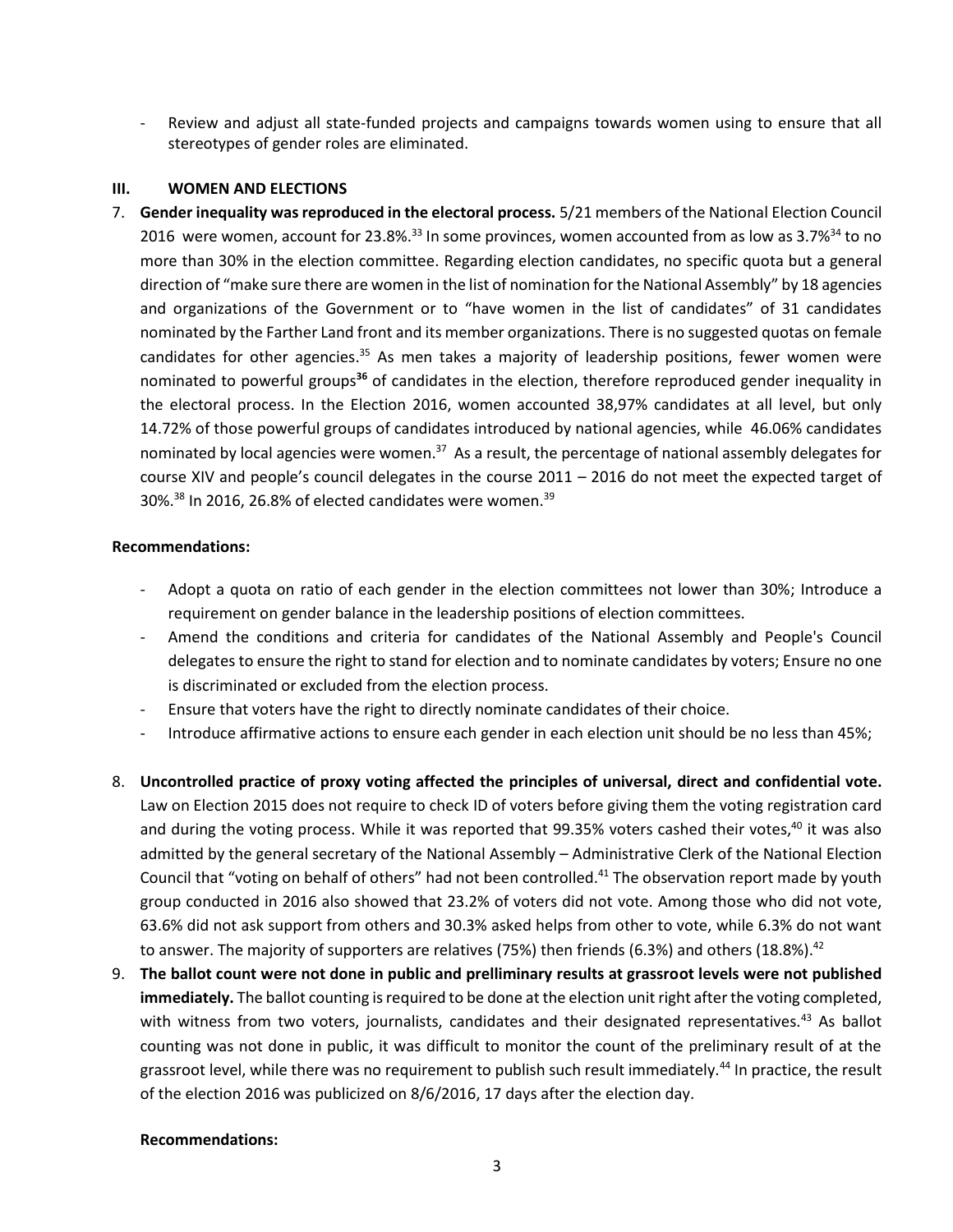- Adopt the practice of ballot counting in public and immediately release the preliminary result at the grassroot level after the public ballot counting;
- Introduce measures to prevent proxy voting, including a protocol to check ID card together with voter resgistration before cashing the ballot.
- Give legitimacy and space for civil society organizations working on gender equality and women rights to conduct communication and education on fair and free election, and monitoring election.

## **IV. WOMEN PARTICIPATION IN THE PUBLIC SECTOR**

10. **Imbalance of ratio of female-male teachers at the school system.** While the percentage of female teachers at college and university levels were respectively 49.8% (school year 2014–2015) and 47% (2015-2016), this number at highschool, primary school and pre-school increased to 68.6%, 73% and 99.7% respectively.<sup>45</sup>

**Recommendation:** Adopt special temporary measures to ensure gender-balance in the employment of the education sector at different levels.

11. **Discrimination in the enrolment in the universities and colleges on military, public security, procuracy and**  justice. Clause 3, Article 3, Circular 17/2016/TT-BQP<sup>46</sup> dated 11 March 2016 on guideline for enrolment in the army universities and colleges have regulation on enrolment quota of 10% women<sup>47</sup> and no more than 6% women in the total enrolment for information technology, telecommunication, biomedical electronics, military engineering at Academy of Military Techniques. Those targets are also aplied to all universities and colleges on public security, people's police and fire control. In addition, the University of Procuracy, for instance, does not specify quotas of male or female students but provides differentiated requirements such as higher enrollment exam results for female candidates than male. This insitution announced that people with disabilities are not eligible for enrollment.<sup>48</sup>

**Recommendation:** Assess discriminatory regulations and practices in the enrolment in universities and colleges, especially at public institutions on public security, military and the justice sector, and take actions to ensure fair and equal opportunities for all.

12. **Lack of statistical data on female staff as public servants from t**he main portal of information on public servants at the Ministry of Home Affairs,<sup>49</sup> nor from the General Statistics Office and a few other ministries<sup>50</sup>.

**Recommendation: Make available r**ecords of the public servants disaggregated by sex, ethnic minorities and religious minorities on the website and Statistical Yearbook of ministries and relevant agencies, especially, the website of the General Statistics Office and Ministry of Home Affairs.

## **V. FREEDOM OF ASSOCIATION AND PEACEFUL ESSEMBLY**

13. **Women's right to freedom of association is limited by legal normative documents promulgated by the**  Government including Decree 38/2005 / ND-CP<sup>51</sup>, Circular 09/2005 / TT-BCA<sup>52</sup> and Decision 76/2010/QD-TTg<sup>53</sup>. These documents are not in line with the 2013 Constitution and incompatible with international standards on freedom of association. As stipulated under **Decree No. 38/2005/ND-CP and Circular 09/2005/TT-BCA<sup>54</sup>,** the gathering in public places five or more people in common areas<sup>55</sup> must be registered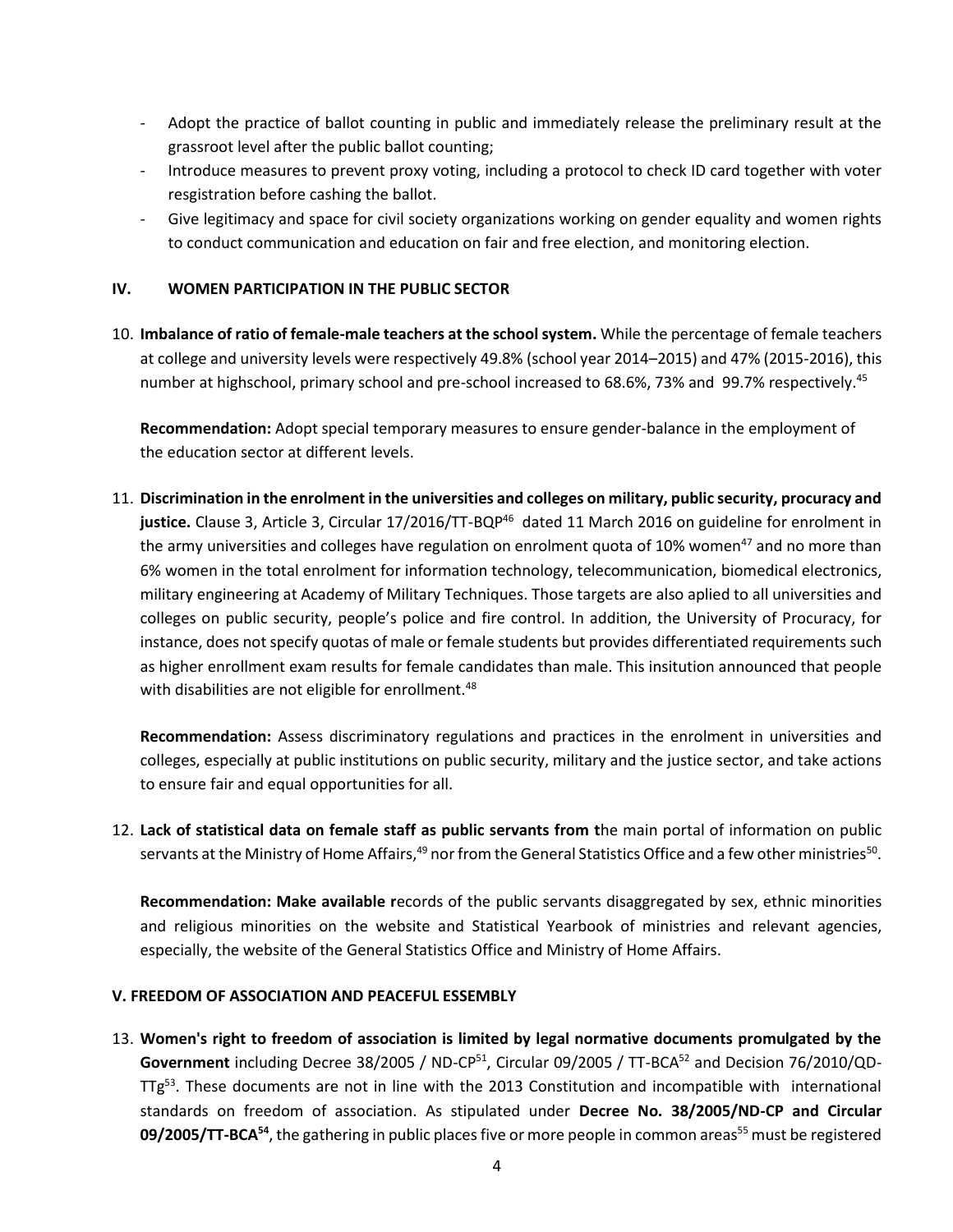in advance to district-level People's Committees or provincial-level People's Committees. The duration of such activities is only allowed to be carried out between 8.00 and 17.00everyday, unless otherwise provided for by law. However, these two documents are not applicable to the activities organized by the Party, State agencies, Vietnam Fatherland Front and socio-political organizations.

14. **Article 3.1.b of Decision76/2010/QD-TTg stipulates** that the Prime Minister approves the organization of international conferences and seminars with contents related to political issues, ethnicity, religion, human rights among others. **O**rganizers must obtain written opinions of the Ministry of Foreign Affairs and other relevant local agencies on a detail proposal,<sup>56</sup> based on which the proposal might need an approval from the Prime Minister if the topic of the event related to human rights and international elements. The conduct of conferences and seminars needs to follow approved program and proposal and the result must be reported to the approval level within 15 days. In practices, such procedure posed un-due re burdens for women's rights organisations to conduct their activities.<sup>57</sup>

#### **Recommendations:**

- Abolish Decree No. 38/2005/ND-CP, Circular No.09/2005/TT-BCA and Decision No. 76/2010/QD-TTg to ensure the freedom of peaceful association and assembly of women in line with the international standards which Vietnam has committed to.
- Provide guidelines and training to law enforcement officers to assist and protect peaceful assembly of people.
- Strictly apply the provisions of administrative and criminal law to address violations of the right to peaceful assembly of women
- 15. **Lack of a comprehensive legal framework to ensure the right to freedom of association.** Vietnam has not yet passed a law on associations despite a 15-year drafting process. The prevailing legal framework is not compatible with the Constitution 2013 and international human rights standards, as the following: The registration procedure for establishing an association in Vietnam is complicated and time-consuming;<sup>58</sup> Limited scope of activities of associations and other scientific and technological organizations;<sup>59</sup> Restriction of fundraising of women-led organization's and/or the organizations working in the fields of gender equality, promoting and protecting women's rights<sup>60</sup> and requires the approving power of the Prime Minister.<sup>61</sup> and several other layers of approval<sup>62</sup>; Under Circular 07/2010/TT-BKH<sup>63</sup>, in order to receive an amount of aid/grant, a social organization must go through an approving procedure including obtaining a written agreement from the local authority where the project/grant will be carried out, 6 to 8 confirmations of noobjection to the amounts of grants from state agencies in relation to the grant contents as well as the consent of the host or lead agency or corresponding State bodies responsible for approving the grants. These regulations are applied to control the receipt of foreign aid to associations, non-governmental organizations, non-profit organizations and philanthropic foundations in Vietnam.
- **16. Delay or refusal of approval of the programs/projects of women-led associations and organisations working on gender equality and women's rights**. it took more than 4 months to approve 26% of the projects, 4 months for 12% of the projects, 3 months for 26% of the projects, 2 months for 34% and 1 month for 2%,<sup>64</sup> despite regulation required 20 days<sup>65</sup>. Another survey on<sup>66</sup> the implementation of Decree 93/2009/NĐ-CP, conducted in 2016, indicated that it must take projects from 2 to more than 5 months to receive approval and 18,1% of the projects were not approved or had not been approved yet.<sup>67</sup>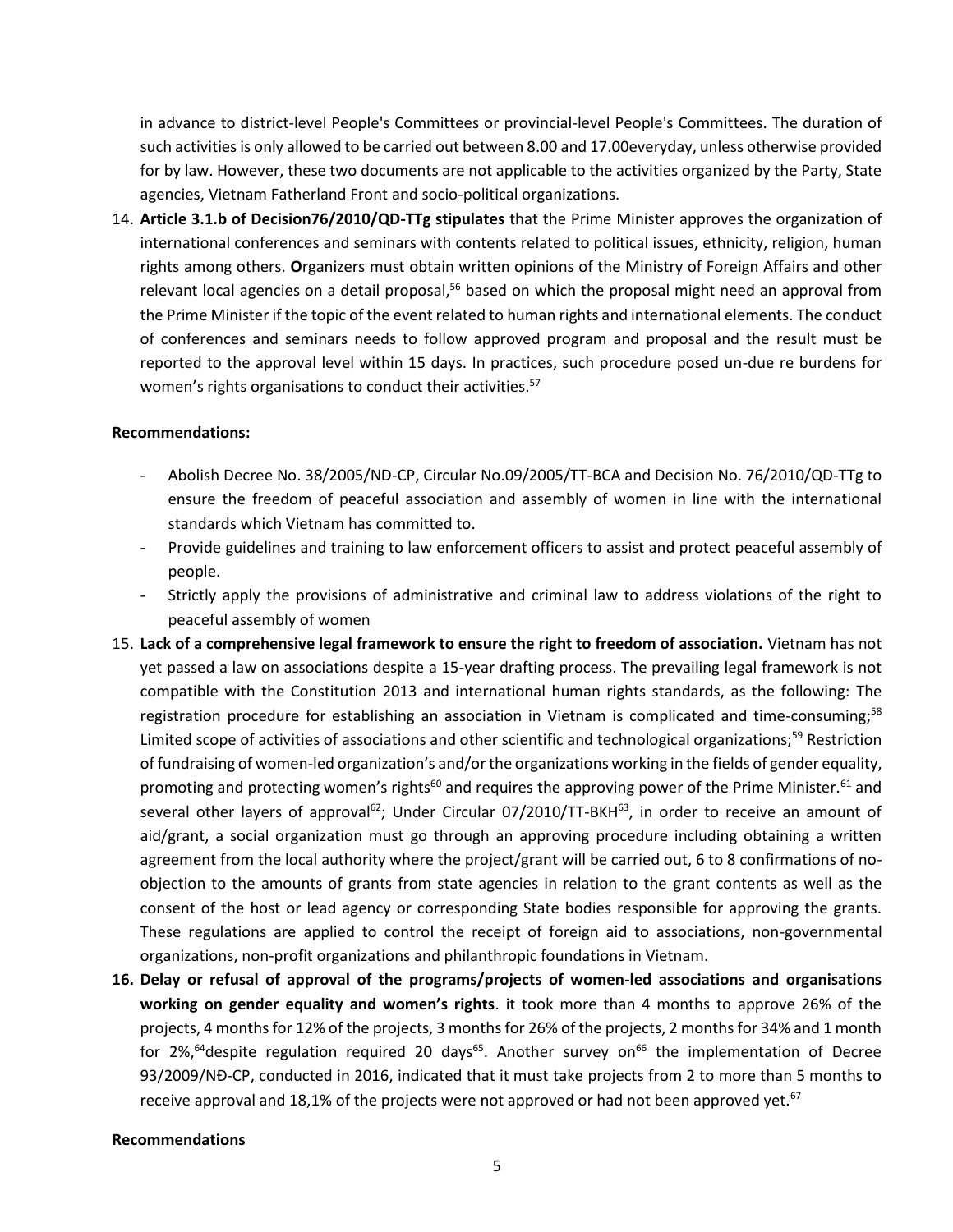- Review to amen those documents promulgated by the Government and the Prime Minister, including Decree No.45/2010/ND-CP, Decree No.93/2009/ND-CP, Decision 97/2009/QĐ-TTg, Circular 07/2010/TT-BKH to comply with Constitution 2013 and Vietnam's obligations under ICCPR.
- Promulgate a Law on Association that adheres to the spirit of Article 22 of the ICCPR, Article 7 of CEDAW, Article 29 of the ICRPD, Article 15 of the CRC, Article 5 of the CERD, which recognizes the principles of equality and non-discrimination in the establishment, participation and operation of associations.
- Progressively apply Article 14 (2) of the 2013 Constitution and Article 6 (1) of the Law on International Treaties 2016 for the consideration and approval of foreign non-governmental aid projects, especially during the drafting a law on association and making amendments and supplements to legal normative documents promulgated by the Government.

## **VI. GENDER-BASED VIOLENCES**

- **17. Lack of a comprehensive definition of sexual harrassment at work.** The Labor Code 2012 includes four articles regulated that sexual harrassment is one of prohibited acts<sup>68</sup>However, it still lacks a comprehensive definition of sexual harrassment and punishment measures. In 2015, the Code of conduct for prevention of sexual harrassment at work was published<sup>69</sup>. However, the Code of Conduct only defines sexual harrassment at work but it is not legally biding, especially for employers and lack of punishment measures for violated acts.
- 18. In practice, 51% women and girls in a survey experienced sexual harrassments at different levels in public places.<sup>70</sup> However, 47.7% female victims reported incidents compare to a 5% reported<sup>71</sup>. At work, victims of sexual harrassment did not report as they felt blames and stereotypes when reporting incidents, due to a lack of mechansim to protect victims or victim advocates<sup>72</sup> and the lack of sufficient capacity by authorities to receive complaints.<sup>73</sup>

## **Recommendations:**

- Ensure a comprehensive definition of sexual harrassment at work and punishment measures are included in the amended Labor Code in 2019 and the Law on Gender Equality.
- Build capacity for law enforcement officers and justice officer as well as victim advocates to effectively address sexually harrassment and support victims.
- Provide safe and efficient system to receive and address complaints.

# **VII. HUMAN RIGHTS OF VULNERABLE WOMEN**

19. **Transgender people have not been de facto recognized.** The 2015 Civil Code recognizes the right to sex reassignment.<sup>74</sup> In the period 2016-2018, the Government has drafted and held consultations on the Law on Sex Reassignment but pending further step at the National Assembly. The fact that the law has not been enacted has made it difficult for transgender people to enjoy civil, political, economic, social and cultural rights because some legal documents require individuals to present ID cards or such papers as birth certificates when registering for work, medical examination and treatment, registration for permanent residence or registration for temporary residence or absence<sup>75</sup>.

## **Recommendations:**

Promptly enact the law on sex reassignment embracing specific provisions on the implementation of sex reassignment and changes in identity paperworks by 2020.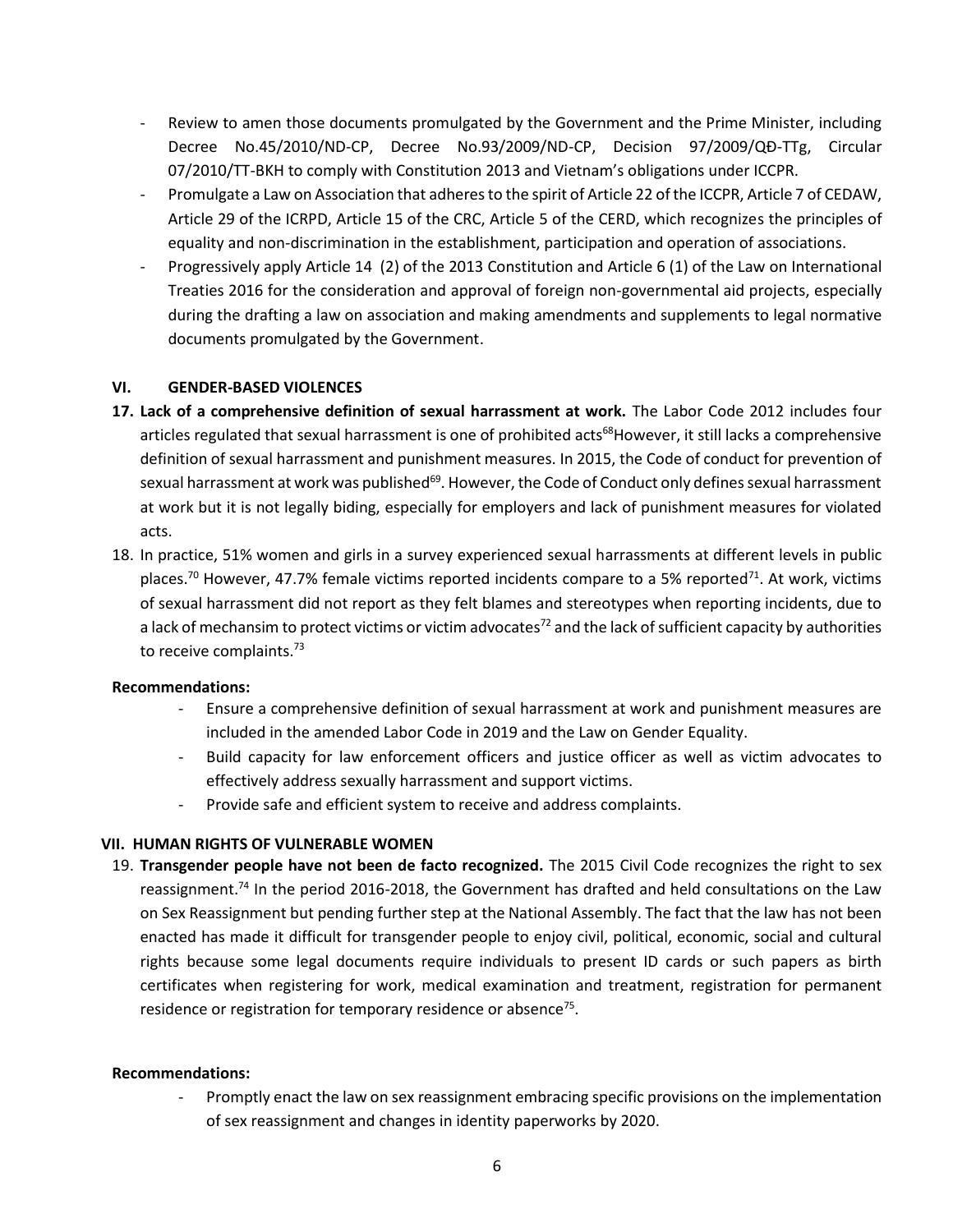- Formulate and implement capacity building programs for health workers and civil servants on transgender people and sex reassignment in an effort to implement the obligations to ensure the rights of transgender people by 2020.
- 20. **Stigma and discrimination against LGBT people.** A study conducted by iSEE in 2016 <sup>76</sup> found that bisexual women, transgender women and transgender men were discriminated against in their home, in the fields of health and employment<sup>77</sup>. Clause 2, Article 8 of the 2003 Marriage and Family Law has removed the stipulation on prohibition into non-recognition of marriages between same sex persons. This indicates the de jury discrimination against LGBT people, especially LBT people in getting married awa in exercise of their rights and obligations in marriage.

## **Recommendations:**

- Add the stipulations on non-discrimination on grounds of gender identity and sexual orientation to the Law on Gender Equality and the Labor Code , in addition to the stipulations on non-discrimination against men and women on grounds of biological sexs by in 2020
- Legalize the right to same-sex marriage by 2020
- Integrate the knowledge of gender identity and sexual orientation, increase gender sensitivity in the process of working for training programs for State's civil servants including staff working in the court sector, lawyers, police officers and health workers
- Guide the formulation of school internal disciplines that do not discriminate on grounds of any identities, including gender identity and sexual orientation; coupled with the regulations on sanctioning and disciplining discriminatory acts in schools by 2020
- **21. Limited right to access to health information and services, reproductive health care and sexual health care among the LGBT community .** The policies related to prevention and control of school violence issued by the Government<sup>78</sup>do not mention education on diversity of sexuality, reproductive health care and sexual health care for the LGBT community. Meanwhile, LGBT people, especially LGBT youth and adolescents encounter numerous difficulties and are discriminated against in schools or in their access to other public services<sup>79</sup>.

- Develop an action plan to change awareness, improve working skills of health workers towards LGBT people to achieve the goal that all people will be entitled to primary health care services, expand accessibility to and the use of quality health services in the National Strategy for the Protection, Care and Promotion of People's Health period 2011-2020, with a vision to 2030.
- 22. **Women living in rural areas meet numerous difficulties when exercising the right to access to land. P**eople at large, including ethnic minority women, do not have the right to land ownership as a result of Article 53 of the Constitution.<sup>80</sup> The right to access to land is reflected in the land use right certificate. The report from a Study conducted by ActionAid Vietnam in 2014 indicates that 71-76% of the land use right certificates have the husband's name on them, only 6-13% of the land use right certificates holding both the husband's and the wife's names, and the remaining number has not been issued yet<sup>81</sup>. The PAPI Report in 2016<sup>82</sup> shows that across the country, the difference or gap in the proportion of men compared to that of women that are named on the land use right certificates is about 13% (excluding the households without land use right certificates/LURC). In rural areas, the difference is much higher than in urban areas, with the difference of up to 19% between the proportion of men and the proportion of women in rural areas having their names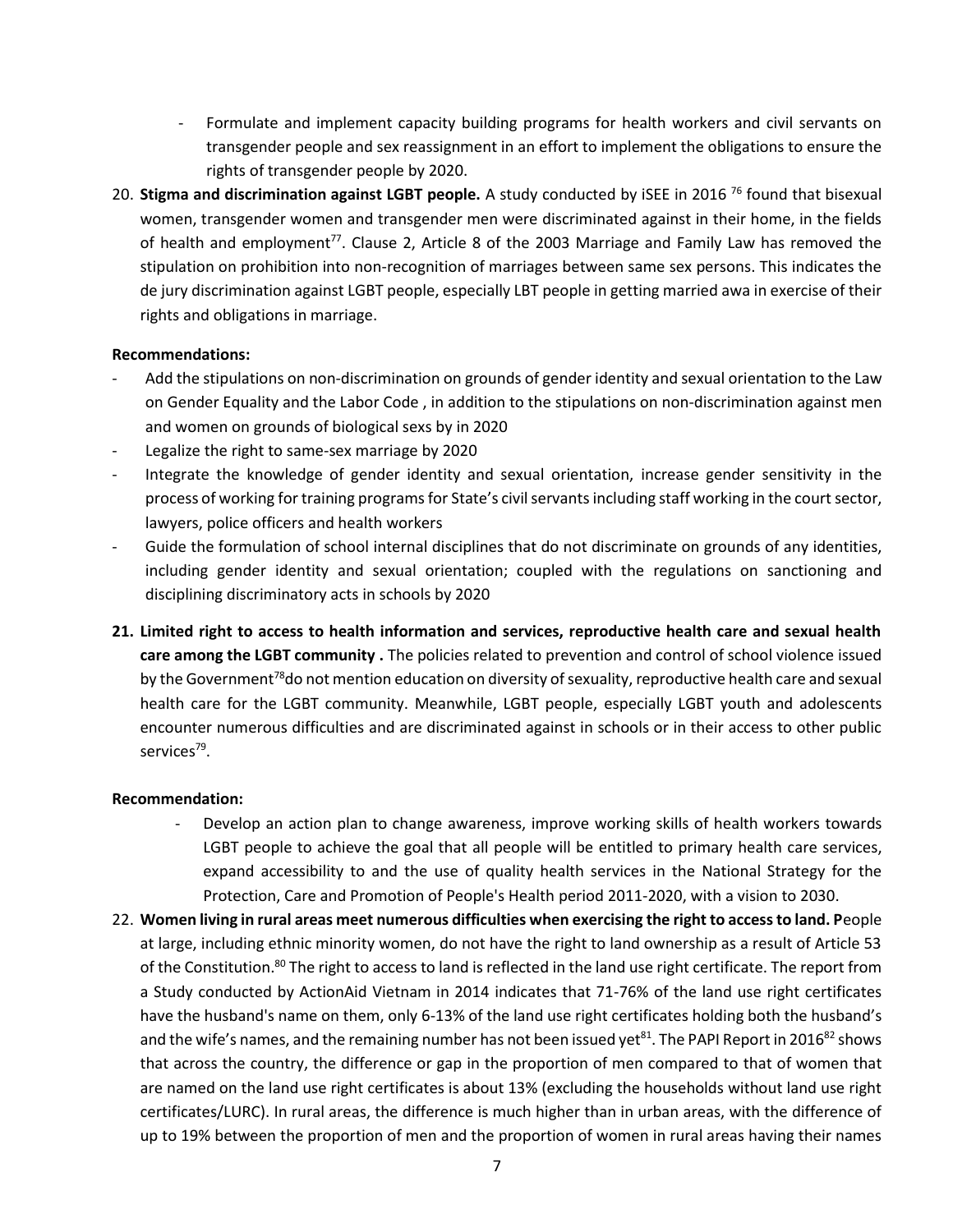on the land use right certificates. Prior to 2004, only the name of the head of households (often men) was inscribed on the issued LURC. Now, as women want to change it in order to have their names inscribed on LURC to secure the right to land access, poor rural women are less likely to do so due to complicated procedures and high fees.<sup>83</sup>

#### **Recommendations:**

- Review the situation of renewing LURC holding both the husband's and the wife's names nationwide with the participation of state agencies and civil society organisations
- Support poor and near poor households with payment of fees for renewal/replacement, cadastral measurement in an attempt to encourage people to renew their LURC to hold both the husband's and the wife's names
- Diversify the forms and languages in the programs to disseminate laws, policies on land to people, especially ethnic minorities, to ensure their right to access to information on land as well as their accessibility to land
- 23. **Limited access to maternal health care information for ethnic minority women.** Approximately 70.9% of ethnic minority women have accessed to at least one antenatal care (ANC) visit<sup>84</sup>, much lower than the national average of 96%<sup>85</sup>. Only 16% of ethnic minority women have at least four prenatal care visits, compared to the national average of 74%<sup>86</sup>. In some ethnic groups, the rate of women having ANC visits is very low.<sup>87</sup>. For many women, the extremely far distance from their home to the medical facility means that if they go for antenatal care they will lose one working day<sup>88</sup>. In all ethnic groups, only 64% of the deliveries are made in a health facility. Meanwhile, home delivery is still the main method for half the ethnic groups, (80% of the deliveries are at home)<sup>89</sup>. The distant location of health facilities is one of the reasons for the limited access to health care services.<sup>90</sup> Many women interviewed described the health workers' attitude of disrespect and discrimination against ethnic minorities women in health facilities. Sometimes health workers also receive bribes in cash for better service<sup>91</sup>. Many women feel uncomfortable with the expertise of commune heath center's staff and their service quality, so they tend not to use their services unless the quality is improved. Meanwhile, some commune heath center's staff say they are not confident in their capability to handle emergencies due to the lack of expertise and sufficient equipment.<sup>92</sup> Communications delivered in Kinh (Vietnamese) is also a barrier for ethnic minorities women in accessing maternal health care services, as 40% of the ethnic women aged 15 and over is illiterate.<sup>93</sup> Contraception campaigns and programs have mainly targeted women and focused on family planning rather than on the prevention of sexually transmitted diseases<sup>94</sup> therefore can only reduce the risk of unwanted pregnancies but have no dual effects of unintended pregnancy prevention and sexually transmitted diseases prevention, including  $HIV.<sup>95</sup>$

- Provide safe, efficient, reasonable and equal maternal health services based on the traditions and custom, cultural values and diverse needs of ethnic minority communities at the existing commune health centers.
- Promote collaboration among commune health workers, village midwives in the provision of services and increase the proportion of deliveries supported by qualified health workers. Provide training on skills to midwives and train them to become village health workers.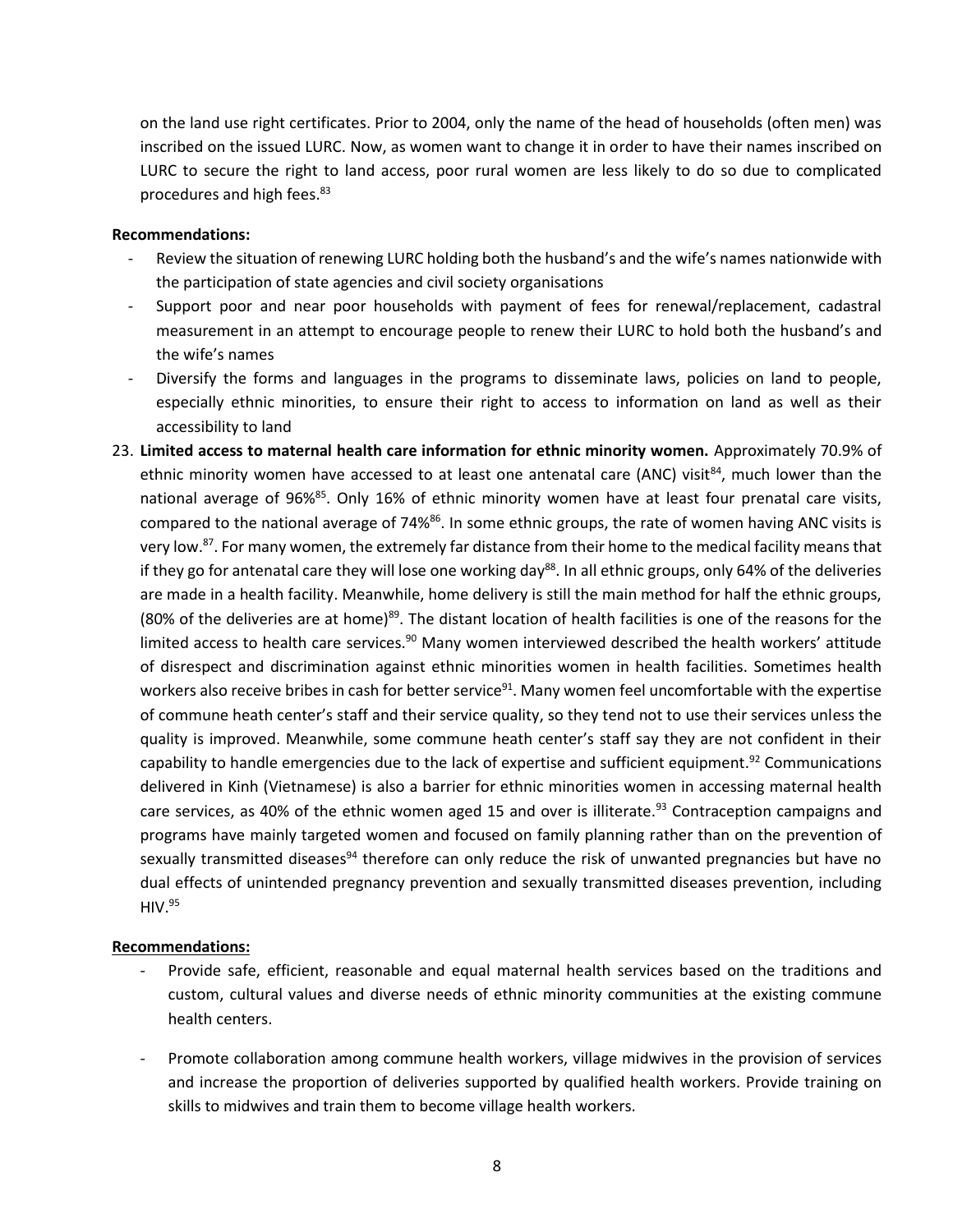- Provide professional capacity training, training on the customer service attitude for health workers at all levels throughout the country, using rights-based approach, mainstreaming gender equality knowledge.
- Efficiently and sufficiently invest in facilities and equipment of health facilities, especially at the commune level, provide specialized and technical training for health workers to operate and maintain devices.
- 24. **Limited access to public transportation by people with disabilities.** Vietnam only has a definition of persons with disabilities which focuses on health defects<sup>96</sup> but does not address the broader disabilities issues. The government has issued a number of regulations on the access to public transport for persons with disabilities, including fare exemption, discount and train carriages accessible to persons with disabilities<sup>97</sup>. In fact, wheelchair-users still need to be carried in order to get on trains on different routes. Restrooms on these trainlines are not accessible nor safe for people with disabilities, especially women. All three domestic airlines have regulations on price discount for persons with severe and extremely severe disabilities,  $98$ however, passengers must purchase tickets over the counter and demonstrate written evidence for their disabilities. Travellers with dissabilities are required to inform the airline 48 hours prior to flight to request for service. The railway sector applies ticket price discount for war invalids; victims of Agent Orange; persons with severe and extremely severe disabilities<sup>99</sup>. However, the e-ticketing system of the railway sector does not include the section of support to the persons with disabilities.<sup>100</sup>

#### **Recommendations:**

- Review all public transportation means to ensure the freedom of movement of persons with disabilities
- Adjust the e-ticketing system to ensure that persons with disabilities fully enjoy the fare discount and exemption policy in accordance with the current legal regulations

## **VII. GENDER RESPONSIVE BUDGETING**

**25. Lack of regulations on and guidelines for gender responsive budgeting.** Regulations stay focused on specific issues of women,<sup>101</sup> but does not specify principles to ensure equity in investment including gender equality nor preventing investment projects from promoting stereotypes or discriminations on any basis.

**Recommendation:** Collaborate with international and national specialists to formulate and promulgate legal normative documents guiding the development, implementation and supervision and evaluation of gender responsive budget

**26. Lack of capability to developing, supervising and assessing gender responsive budget.** A study conducted by UN Women and OXFAM in 2015 also indicates the most common way of understanding of gender responsive budgeting is to allocate a specific budget portions for activities targeting women such as budget for the affairs of Departments for Women's Advancement and for workshops, training on gender equality. This fact is confirmed by leaders of the Department of Finance – Budget of the Office of National Assembly<sup>102</sup>. The concern on the lack of understanding of substative gender equality concept among legislators, policymakers and Government officials as well as about the limited awareness of temporary special measures in order to accelerate the achievement of substantive equality between women and men was raise by CEDAW Committee to Vietnam in its dialogue in 2015.<sup>103</sup>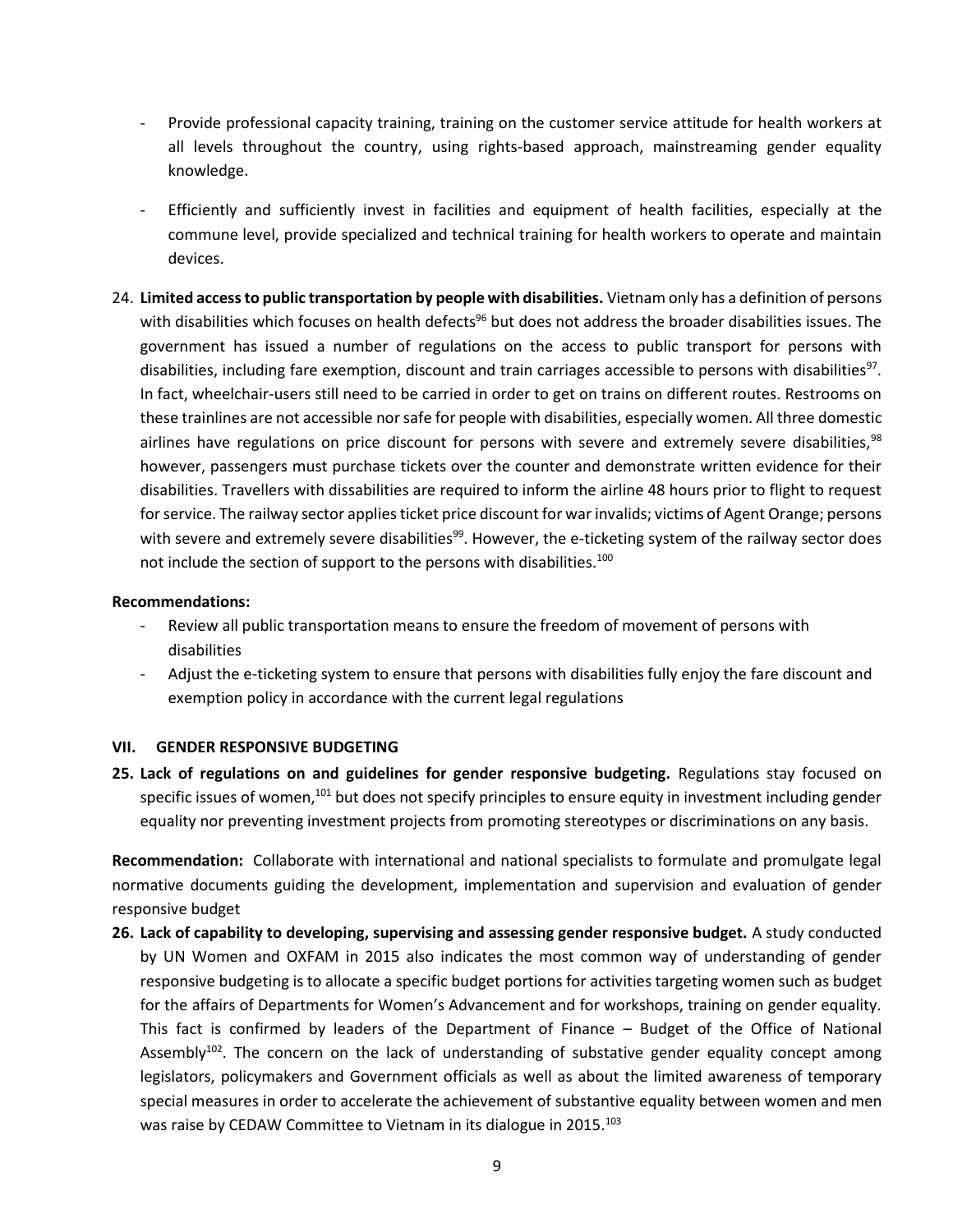## **Recommendations:**

- Improve capacity of legislators and policymakers, government officials, national and provincial judicial and law enforcement officials to better their understanding of substantive gender equality and temporary special measures to promote gender equality in line with CEDAW Convention
- Provide technical training on developing, implementing, superivising and assessing gender responsive budget for elective representatives , and civil servants in State finance and auditing sectors
- **27. Lack of gender-disaggregated data makes it difficult to assess the gender impact of tax policy in general and tax incentives in particular.** Vietnam's tax incentive policies are quite complex due to a scattered list of incentive eligibility covering both business areas and locations.<sup>104</sup>The tax incentive policies embody social policies, including gender equality issues, but in reality, there is a lack of adequate studies by scholars and State management bodies to assess the efficiency of these policies<sup>105</sup>. Meanwhile, in December 2017, Vietnam was one of the 46 countries listed in the European Union (EU)'s Grey list and tracked for tax violations. One of the reasons for Vietnam's being listed in the US list of non-cooperative tax jurisdictions is that Vietnam has tax incentives that do harm for export processing zones.<sup>106</sup>

#### **Recommendations**

- Review and complete the tax data system to make it possible to assess the tax policy from the perspective of ensuring gender equality.
- Adjust the policy to restrict the application of preferential forms on the tax exemption and reduction time and replace tax incentives with investment preference policies, with a deduction being allowable for spending on scientific research and technological development of enterprises to avoid reduced budget revenue.
- **28. Vietnam is in the process of reviewing some tax policies.**<sup>107</sup> **A** study predicting the impact of VAT increase in 2018 shows that the reform of indirect tax including VAT does not directly but indirectly discriminate women because women are getting lower pay than men.<sup>108</sup> That women have low education level<sup>109</sup>, work in low-skilled sectors and/or in informal areas<sup>110</sup>, have high unemployment rate<sup>111</sup> whilst retire five years earlier than men in accordance with the Labour Code 2012 are seen as reasons for women getting income lower than men.

## **Recommendations:**

- Conduct studies of gender impacts on the revision of tax policies to ensure that the practice bring about equity for vulnerable groups such as women with low income, women with low education level, women with unstable job, women run family business and work in informal sector
- Adjust tax incentive policies to enssure better resources for social issues, including gender issues
- 29. **Budget allocation has not fully ensured gender equality and contribute to eliminate gender stereotypes.** For instance, the majority of vocational training programmes designed for women are short-term courses and focused on women's traditional crafts such as tailoring, hairdressing, hair washing, and so forth. These professions often provide low income, leaving women vulnerable to men in access to labour market. Larger gaps are still found between men and women in access to technical education at work.<sup>112</sup>

- Develop guidelines for making annual budgets that take into account gender elements and social gender responsive bugdet models from the 2019 fiscal year
- Develop guidelines for reviewing public expenditure and assess the effectiveness of budget spending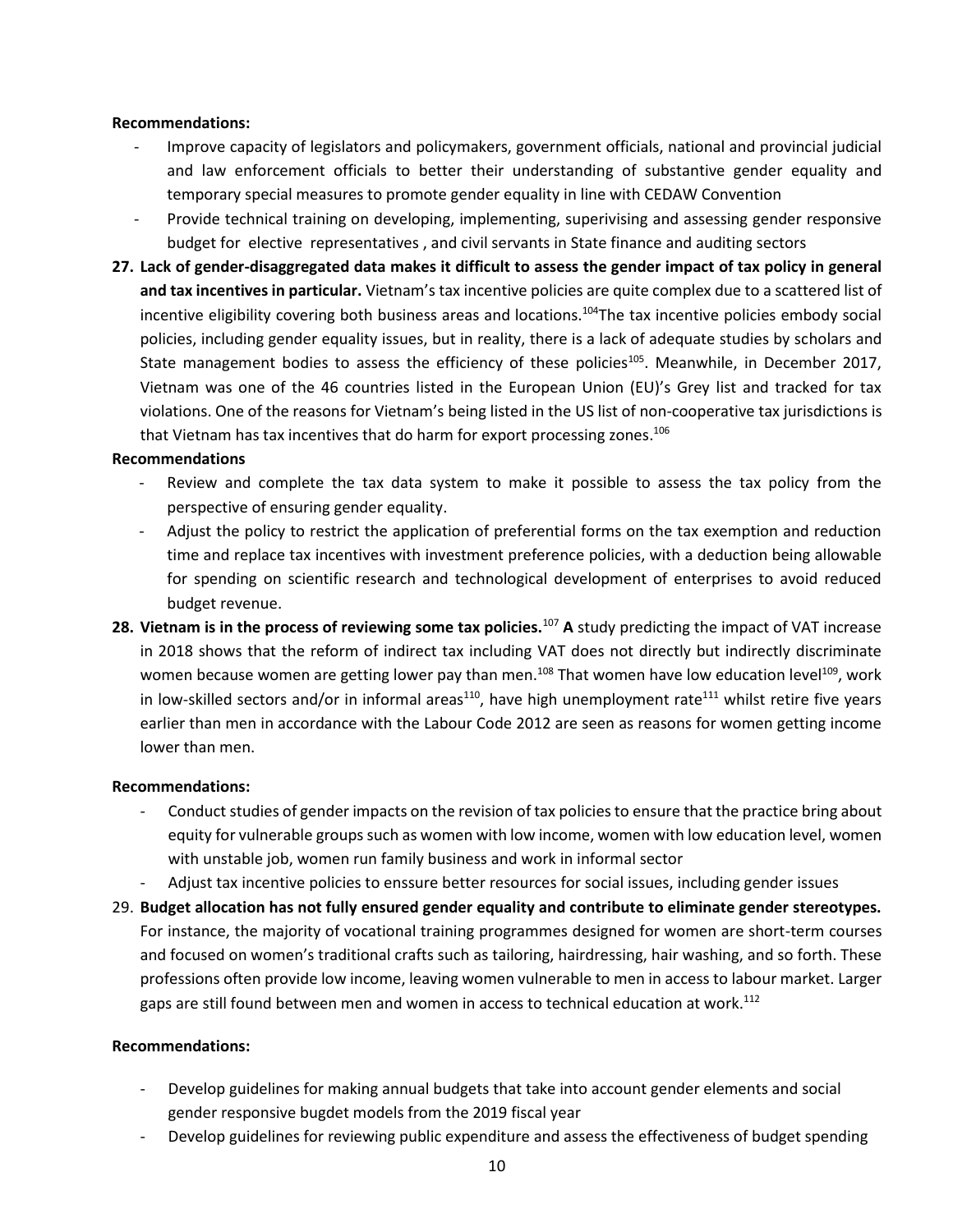from gender perspective

30. **The lack of gender-disaggregated statistics, budget estimates and budget settlements of budget spending units. T**he assessment of UN Women and WiPPA in 2016 on the set of national indicators on gender-related development statistic<sup>113</sup>. shows that this process is currently difficult to implement and is varied by sectors. Moreover, in order to have sufficient empirical evidence as a basis for GRB, it is not possible to rely on local statistics, but also on data of periodical surveys or adhoc surveys.<sup>114</sup>. Insufficient data, especially the lack of gender-disaggregated posed a great challenge to the monitoring of gender-responsive budgeting.

# **Recommendations:**

- Implement the Decision No. 56/2011/QD-TTg to ensure that statistics in all sectors are gender disaggregated
- Publicize detailed data and explanations on the budget estimates and settlements of budget spending units

# **IX. OTHER ISSUES**

**31. Lack of mechanisms to deal with violations of women's rights and a specific monitoring mechanism.**  Despite State efforts and investment to address issues mentioned above, the lack of a specific and independent monitoring mechanism makes it difficult to identify and address problems, so the measures taken are often inadequate and ineffecient. Vietnam has numerous bodies, both State and State-funded ones, that are performing the supervision function. Nevertheless, these bodies lack the expertise to oversee the implementation of human rights in general and women's rights in particular. During operation, there are concerns about their ability to operate independently and unbiasedly.

# **Recommendation:**

 $\overline{a}$ 

- Accelarate the establishment of an independent National Human Rights Institution under the Paris Principles
- Recognise the competence of CEDAW to receive individual complaints.
- Invite visits by Special rapporteur on the rights to freedome of association and peaceful assembly; Special rapporteur on violence against women, its causes and consequences; and the Working group on discrimination against women de jury and de facto.

<sup>1</sup>These include: Decision No. 2351/QĐ-TTg dated 24 December 2010 approving the National Strategy on Gender Equality for the 2011- 2020 period; Decision No. 1696/QD-TTg dated 02 October 2015 approving the National Program of Gender Equality for the period 2016- 2020; Decision No. 622/QD-TTg, dated May 10, 2017, on the promulgation of National Action Plan for the implementation of the 2030 sustainable development agenda; Decision No. 1464/QĐ-TTg dated 22 July 2016 approving the project on "Preventing and responding to gender-based violence in the 2016-2020 period, vision to 2030"; Decision No. 565/QD-TTg dated 25 April 2017, approving the Objective programme on developing a social support system for the 2016-2020 period which supports the implementation of national targets for gender equality; Decision No. 1309/QD-TTg of September 5, 2017, approving the scheme on putting human rights contents into the educational program in the national education system; Decision No. 1898/QD-TTg of November 28, 2017, approving the scheme on "Supporting gender equality in ethnic minority areas in the 2018-2025 period"

<sup>2</sup>Decision No. 668/QĐ-TTg dated May 16 of the Prime Minister approving the plan on implementation of the United Nations' Convention on the Elimination of all Forms of Discrimination against Women for 7th and 8th progress reports. Significantly, the Law on the election of the National Assembly deputies and People's Councils has set specific targets to strengthening the participation of women in the National Assembly and People's Councils; The Penal Code 2015 added a number of crimes related to child abuse and child molestation; The Law on State Budget 2015 mentions the principle of equality in state budget management and allocates budgets for gender equality as one priority.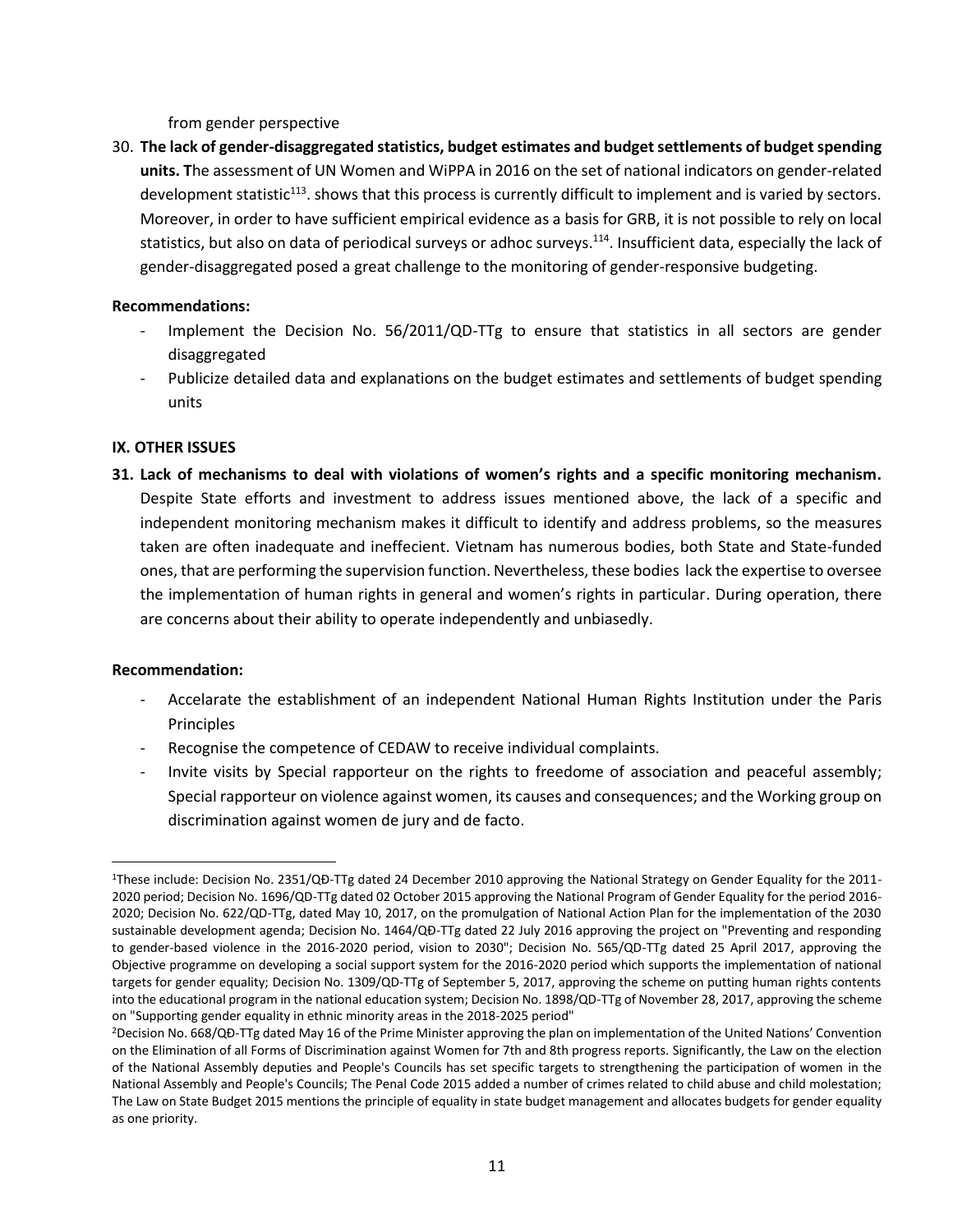<sup>3</sup>Recommendation of the CERD Committee 1993 (Official Records of the General Assembly], Forty-eighth Session, Supplement No. 18 (A/48/18), para 348-358), in 2001 (CERD A/56/18 (2001) para. 414-415) and 2012 (CERD/C/VNM/CO/10-14 para. 7); by CESCR in 2014 (E/C.12/VNM/CO/2-4 para 13) and accepted UPR recommendations in 2014 (Recommendation No.88 from Chile) (see A/HRC/WG.6/14/L.14 para. 143.88).

<sup>4</sup> Article 16 of the of the Socialist Republic of Vietnam 2013 states: 1) Everyone is equal before the Law and 2) No one is discriminated against in political, civil, economic, cultural or social life. It does not provide enough specific forbidden grounds of discrimination as stipulated by international standards. Moreover the non-discrimination provision in the Constitution (and other laws) are articulated in an exhaustive list of forbidden ground.

<sup>5</sup>Article 8, paragraph 1a.

 $\overline{a}$ 

<sup>6</sup> such as "assist mothers in properly fulfilling their lofty motherhood functions" (Article 2, paragraph 4), "perpetuate and promote the Vietnamese nation's fine cultural traditions and ethics on marriage and family"(Article 2, paragraph 5) or using general terms such as [accepting] marriage and family practices "which are repetitive over a long period of time and widely accepted in an area, a region or a community"(Article 3, paragraph 4), or continuosly addresses the gap in marital age between males (20 years-old) and females (18 years-old) (Article 8, paragraph 1a). Law No 52/2014/QH13 dated June 19th 2014 on Marriage and Family. An English translation is accessible a[t http://vbpl.vn/TW/Pages/vbpqen-toanvan.aspx?ItemID=10874](http://vbpl.vn/TW/Pages/vbpqen-toanvan.aspx?ItemID=10874)

<sup>7</sup> on revising the law and set a minimum age limit for marriage for both females and males in line with Article 16 CEDAW

<sup>8</sup> or 65/60 respectively for men and women who are professionally qualified workers, high-tech workers, management positions and some other special cases, following Article 187 of the Labor Code 2012 and Decree No. 53/2015 / ND-CP issued by the Government on May 29, 2015 on retirement age of cadres and officers.

<sup>9</sup> Article 160 Labour Code No. 10/2012/QH13 dated 18/6/2012. Follow this provision, the Circular No. 26/2013/TT-BLĐTBXH dated 18/10/2013 provides a list of 77 jobs in which the employment of women is forbidden. The list includes several manual labour job and others, for instance or carrying weight more than 20kg or the operation of dead bodies.

<sup>10</sup>Document No. 38 (A / 56/38) - Section 271

<sup>11</sup>Document No. E/C.12/VNM /CO/2-4

 $12$ Clause 6 of Article 153 states that "the State makes plans and takes measures for the organization of preschool, kindergarten at the place where there are many female employees", Clause 6, Article 154 stipulates one of the obligations of employers is "to assist and support the building of nursery school, kindergarten or partial cost of child care at kindergartens for female employees".

<sup>13</sup>[http://duthaoonline.quochoi.vn/DuThao/Lists/DT\\_DUTHAO\\_LUAT/View\\_Detail.aspx?ItemID=1270&TabIndex=2&TaiLieuID=2591](http://duthaoonline.quochoi.vn/DuThao/Lists/DT_DUTHAO_LUAT/View_Detail.aspx?ItemID=1270&TabIndex=2&TaiLieuID=2591)

(access on 6 June 2017). In this proposal, the retirement age is proposed with two option. The first option is to maintain the current retirement age of workers under normal working conditions, which is 60 years for men and 55 years for women. Option 2 would follow the first until January 1, 2021, after which it would make incremental increases of 6 months until reaching the age of 62 for males and 60 for females.

<sup>14</sup> Article 5 para.2 only provides "discrimination against children is forbidden".

<sup>15</sup>Principles of non-discrimination on the basis of race, sex, social status, beliefs, religion, educational attainment, occupation, the length of stayin the electoral process has been stipulated in the 1992 Constitution<sup>15</sup>, the Law on the Election of delegates to the National Assembly in 1997<sup>15</sup> and the Law on the Election of delegates to the People's Councils in 2003Article 2 of the Law on the Election of Delegates to the People's Council 2003 stipulates that "Citizens of the Socialist Republic of Vietnam will be not discriminated on the basis of nationality, sex, social status, belief, religion, occupation or residence duration, who are full eighteen years or older and have the right to vote and are twenty-one years or older, shall have the right to stand for election to the People's Councils according to the provisions of law".

<sup>16</sup>Article 27 of the Constitution states that "Citizens who are eighteen years of age or older shall have the right to vote and twenty-one years or more shall have the right to stand for election to the National Assembly or the People's Council. The exercise of these rights is governed by law.

#### <sup>17</sup>CEDAW A/56/38 (2001) para. 271.

18MOET, UNESSCO, 2010. The Study on National textbook review and analysis from a gender perspective; and Nguyen Thi Tuyet Minh and Nguyen Thi Thu Hang, 2009. Gender stereotypes in primary textbooks. The study indicated, for example, , in which men appear as the main character (41%) more frequently than women (15.6%); names of male characters in textbooks usually mean 'intelligent' (66.67%), 'ambitious' (10%), 'natural phenomenons' (13.33%), 'strong animals' (10% ), while female names are names of flowers (27.5%), names of plants (15%), seasons' names (10%), birds' names (7.5%), or rivers' names (40%).

19 The team reviewed elementary textbooks of Vietnamese; Nature, Society and Science textbook, Ethics books and workbooks. These textbooks showed 100% of the career-related illustrations of construction workers, engineers are associated with male imagery; 88.68% of the teacher profession illustrations are female; 53.49% of the farmer images are female; 70% of the images associated with the health sector are male; 64.29% of the images associated with the care and education of children are female; 96.67% of the images in the military, security sector are men; and 95.83% of illustrations of housework are attached to women. The terms describing male characteristics are "strong", "the breadwinner", "the director". The words that describe the female characters are "gentle", "patient", "good cook", "child carer", "secretary". Some posters used in primary schools with the topic of occupation and family published by the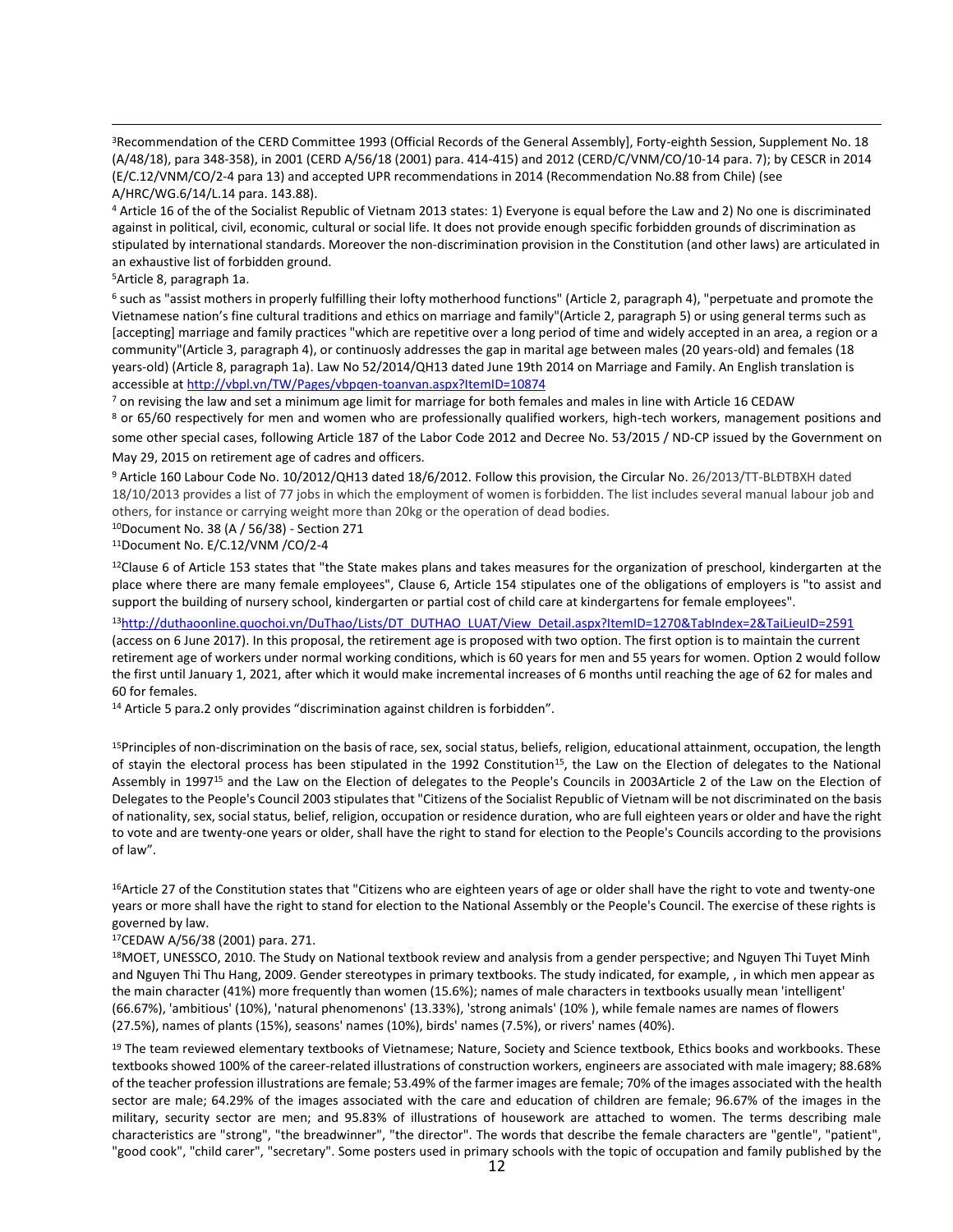Vietnam Education Publishing House still uphold gender stereotypes such as male professions are related to engineering and health sectors such as builders, mechanics, engineers; women often work as farmers, teachers, cleaning staff

<sup>20</sup>Coloring book "Be tap lam noi tro" (Learn to do housework) by Ha Tay Printing and Packaging Company (fourth edition), May 2017; The coloring book "Nganh nghe" (Jobs) Ha Tay Printing and Packaging Company (sixth edition), May 2017; "Be hoat dong va kham pha chu de Nghe nghiep cho be tu 3-4 tuoi" (Activities for kids to explore the topic of jobs for children aged 3-4 years old) by the printing company of the General Staff (fourth edition), September 2016.

21 Global Media Monitoring Project 2010 and the Survey on Gender Equality, Prevention of Domestic Violence and Sex Ratio at Birth via Mass Media (Case Study of Vietnamese Women Newspaper, Tien Phong Newspaper, Dan Tri Newspaper) and commercials on VTV3, VOV1 by CSAGA in 2012

<sup>22</sup> Article 8 para.6

 $\overline{a}$ 

<sup>23</sup>The team observed from 6:30 to 22:30 everyday from 7-9 June 2018 and found out among 432 commercials broadcast on VTV3 channel, 58.56% of the commercials used images, characters with female characteristics that reinforce gender stereotypes and prejudices, Including advertisements of formula milk companies such as Optimum Gold Plus, Pediasure; dipping sauce companies such as Chin-su, Long Dinh, Nam Ngu or baby-friendly products such as Johnson baby Top-to-Toe Shower Gel . The images in the promotional clips play into gender stereotypes, particularly the expectation that women are responsible for maintaining a household in addition to achieving professional success. Women are attached to the image which is soft, sweet, delicate, gentle to attract men. Meanwhile, men must be strong, proactive to protect women and children, taking charge of the family's economy and social relations, as well as they should do the job requires strength and technical skills (Including the advertisements of some dairy products, beverages, energy drinks such as Pepsi, Pediasure milk, Fami and Bkav Pro, an antivirus software)

<sup>24</sup>Including the advertisements of Vedan sweet powder, 3 Mien dipping sauce, washing water Sunlight Aloe.

<sup>25</sup>Including the programs "Đại chiến quý ông" (Gentlemen's War), "Chất lượng cuộc sống" (Life quality), "Trí lực sánh đôi" (Matching force), "Chuẩn cơm mẹ nấu" (That's my mom dishes) and "Lựa chọn của trái tim" (Heart's choice)

<sup>26</sup>The study "Newspapers and gender stereotypes against women" conducted by Oxfam in Vietnam in 2016

27The Gender-Sensitive Indicators for Media developed and published by the Ministry of Information and Communication with the support of UNESCO and OXFAM in 2014

<sup>28</sup>Circular No. 14/2017/TT-BGDDT issued by the Ministry of Education and Training dated June 6, 2017 promulgating regulations on standards and procedures for the construction and adjustment of general education programs; the organization and operation of the National Council for Appraising General Education Programs and Textbooks

<sup>29</sup> Most recently was the Order No03/CT-LD dated 18/8/2010 by Vietnam General Confederation of Labour Unions on continuous promotion of the campaign. The campaign was reviewed in 2015 following Guidelines No. 21/HD-TLĐ on 07/01/2015 on the review of the implementation of the program for five years 2010 – 2015. The review guideline however did not take any consideration on the gender equality perspective and how the program affect gender stereotypes or gender equality.

<sup>30</sup> Decision No.343/QD-Ttg dated 12/3/2010 by the Prime Minister on the approval of the project "Communications and Education of virtues and qualities for Vietnamese women in the period of enhancing industrialisation and mordernisation of the country (period  $2010 - 2015$ ).

<sup>31</sup> No poverty and "social evils", no domestic violence, no third child and beyond, no manultritious children and children drop out from school. Clean house, clean kitchen and clean lane. The movement's criteria has been implemented since 2010 and mainstreamed to the national program on New Rural as criteria to rate communes which are qualified as "New Rural communities".

<sup>32</sup> Đề án ban hành kèm theo Quyết định số 404/QĐ-TTg ngày 20/03/2014 của Thủ tướng Chính phủ

33 Analysis from the National Assembly's Resolution No.105/2015/QH13 on the establishment of the National Election Council. <sup>34</sup> Counted from different online portals on Election Commitees at provincial level: Ha Giang:24%; Hanoi:17.2%; Da Nang:16%; Binh Dinh:10.7%, Soc Trang: 9.1% and Quang Nam: 3.7%.

<sup>35</sup>Resolution No 1135/2016/UBTVQH13 dated 22/01/2016 of Standing Committee of the Naitonal Assembly on tentative number and compostion of the national assessmembly candidates for Congress XIV

<sup>36</sup> There are three types of candidacy in the election of the National Assembly candidates and People Council, including (1) oriented group; (2) recommended group and (3) combined group mechanism. The first group includes persons who are holding key leadership position in the party organizations, communist party membership organizations, state agencies, political –social organizations, the army organizations at all level (central, provincial/city, district, and commune). The second group includes candidates who are representatives for ministries (at the national level), department (at the provincial level), units and agencies(at district level ) and representatives of relevant agencies at commune level (at commune level). The combined mechanism was designed to respond to quotas of women, ethnic minority, non-party membership candidates, youth and religion leaders in all field, at all level and those people may not be in the leadership positions. (Following Resolution No 1135/2016/UBTVQH13 dated 22/01/2016 of Standing Committee of the Naitonal Assembly on tentative number and compostion of the national assessmembly candidates for Congress XIV).

<sup>37</sup>Resolution No 270/NQ-HĐBCQG dated 26/4/2016 by National Election Council on the list of official candidates for National Assembly deligates at all election units

13 <sup>38</sup> 30% as indicated in the National Strategy on Gender Equality period 2011 – 2020 and 35% according to recommendations of the CEDAW committee for Vietnam.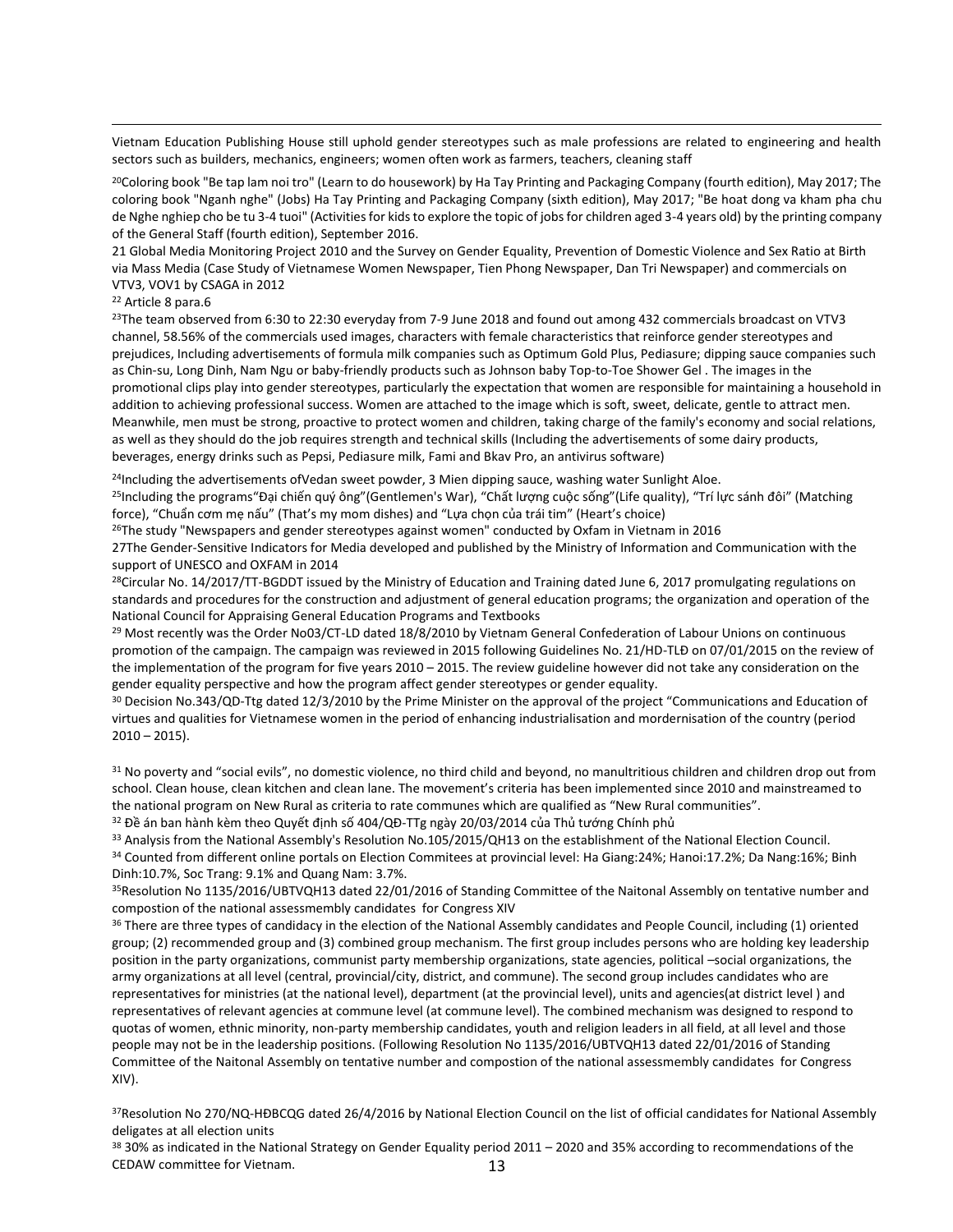<sup>39</sup>According to Report No 695/BC-HĐBCQG dated 19/7/2016 made by the national election committee on review the result of national assembly delegates and people's council delegates in the period 2016 – 2021. A study group in our coalition randomly took 21 provinces and found six provinces have the percentage of the female delegates higher than 35% (Da Nang city: 37.5%, Dien Bien province: 50%, Hung Yen: 42.8%, Quang Ngai: 57.1%, Vinh Long: 50% and Vinh Phuc: 50%), On the other hand, the percentage of female delegates in some provinces are only about 10%, for example, Hai Phong: 11.2% and Binh Dinh: 12,5%. There are 1.038 female delegates among 3.908 people council' delegates at provincial People's Council (equal to 26.56%); 6.925 female delegates among 25.181 delegates at district level (equal to 27.5%) and 77.724 female delegates among 292.306 people council' delegates at commune level (equal to 26.59%) at whole country.

<sup>40</sup> Report No 695/BC-HĐBCQG dated 19/7/2016 made by the national election committee on review the result of national assembly delegates and people's council delegates in the period 2016 – 2021.

<sup>41</sup> 6th Meeting by the National Election Committee, Mr. Nguyen Hanh Phuc-

 $42$  In this quick survey, reasons made voters did not cash their votes included, for example, do not have a voter registration, busy with their works, do not have time to study about candidates, migrant workers who did not register for voting with local authority, people with disability could not access the election units; do not trust the result of ballot countings and election.

<sup>43</sup> According to Article 73, Law on Election 2015.

 $\overline{a}$ 

44 Regarding the announcement of election, the Law on Election provides (1) the national election council has to publicize the result of election at whole country, based on the report of the election result and the list of persons who were selected for national assembly delegates, no later than 20 days after the election finished ; (2) the election committees have to publish the result of election and the list of persons who are selected for people's council delegates, no later than 10 days.

<sup>45</sup>Source::<https://www.moet.gov.vn/thong-ke/Pages/thong-ke.aspx> (access on 18/6/2018)

<sup>46</sup>Circular 17/2016/TT-BQP dated 11 March 2016 on regulations and guideline for enrolment works of universities and colleges related to military and public security

47 including in those disciplines such as the Military Medical Academy; the international relations on defense and foreign language faculties at Academy of Military Science.

48 Enrollment notice of the University of Procuracy 2018, accessed at [http://tks.edu.vn/bai-viet/chi-tiet/35/2396/thong-bao-so-tuyen](http://tks.edu.vn/bai-viet/chi-tiet/35/2396/thong-bao-so-tuyen-nam-2018)[nam-2018](http://tks.edu.vn/bai-viet/chi-tiet/35/2396/thong-bao-so-tuyen-nam-2018) on 12/7/2018.

<sup>49</sup>Source[: https://www.moha.gov.vn](https://www.moha.gov.vn/) (visitedon 18/6/2018)

<sup>50</sup>such as the Ministry of Defense Source[: http://www.mod.gov.vn](http://www.mod.gov.vn/) (visited on 18/6/2018); the Ministry of Public Security Source: [http://bocongan.gov.vn](http://bocongan.gov.vn/) (visited on 18/6/2018)

51Decree No. 38/2005/NĐ-CP enacted by the Government dated 18 March 2005 defining some measures ensuring public orders 52Circular No. 09/2005/TT-BCA enacted by the Ministry of Public Security dated 5 September 2005 guiding the implementation of some articles of Decree No. 38/2005/NĐ-CP

<sup>53</sup>Decision 76/2010/QĐ-TTg enacted by the Prime Minister dated 30 November 2010 on the organisation, management of international conferences and workshops in Vietnam

<sup>54</sup> Point 4.1 Article 4 Circular 09/2005/TT-BCA

<sup>55</sup> such as pavements, road beds, squares, economic and cultural facilities, spaces for community activities.

56 The proposal on the organization of the international conferences should clearly state the reason and name of the organizers and purpose of such conference or seminar; time and avenue for holding conferences and seminars; Places of visit or survey (if any); format and technology to organize (in the case of online conferences and seminars); content, agenda and activities, side events of conferences and seminars; organizing members including Vietnamese agencies, foreign agencies and donors (if any); Participants: Number and composition of participants, including Vietnamese delegates anddalegates with foreign nationality; funding; (**Article 4.1 and 4.2).**

57 The Department of Foreign Affairs and Department of Public Security of Hanoi and Thua Thien Hue province based the Decision 76/2010 / QD-TTg to issue a Dispatchto check the approval license of the workshop organized to commemorating the International Dayon Anti- corruption on 8/12/2017 in Ha Noi and to make an order to terminate the training on access to information on June 27, 2015 in Hue organized by women-led organizations and Gender equality, women's rights organizations.Also, under this decision, it took more than half a year to obtain an approval license to organize a trainingworkshop on ASEAN Human Rights Mechanism dated on 12-14 January, 2015, after being agreed by Ministry of Foreign Affairs, Ministry of Public Security, Office of the Human Rights Commission, Central Committee of External Relations of the CPV and Permanent Secretariat of the CPV.

<sup>58</sup>Decree No. 45/2010/NĐ-CP enacted by the Government dated 21 April 2010 stipulating the organisation, operation and management of associations According to Articles 6, 7, 9, 10, 12 and 13 of the Decree 45/2010 / ND-CP, the establishment of an association in Vietnam requires three compulsoryadministrative procedures, including (i) setting up anadvocateand lobbying committee which must be recognized by the Government; (ii) compiling a dossier of application for establishment and must obtain the approval from the Government, (iii) holding a congress and its establishing charter and the leader of that association must be approved by the Government. The current three-step administrative procedure does not show the respect for freedom of association, but rather creates more barriers to the excising of people's rights as well as the intervention of stateinto the internal affair of such association. <sup>59</sup> Clause 1, Article 5 of Decree No. 45/2010 / ND-CP has created a "monopoly on association activities" with the stipulationthat "the main activities of an association shall not be duplicated with the main activities of the association that was legally established earlier." Decision 97/2009 / QD-TTg enacted by the Prime Minister dated 24 July 2009 on promulgation of the list of eligible areas to individuals establishing Science and Technology organisations. The Decision regulates 265 fields belonging to 7 specialized sectors (Including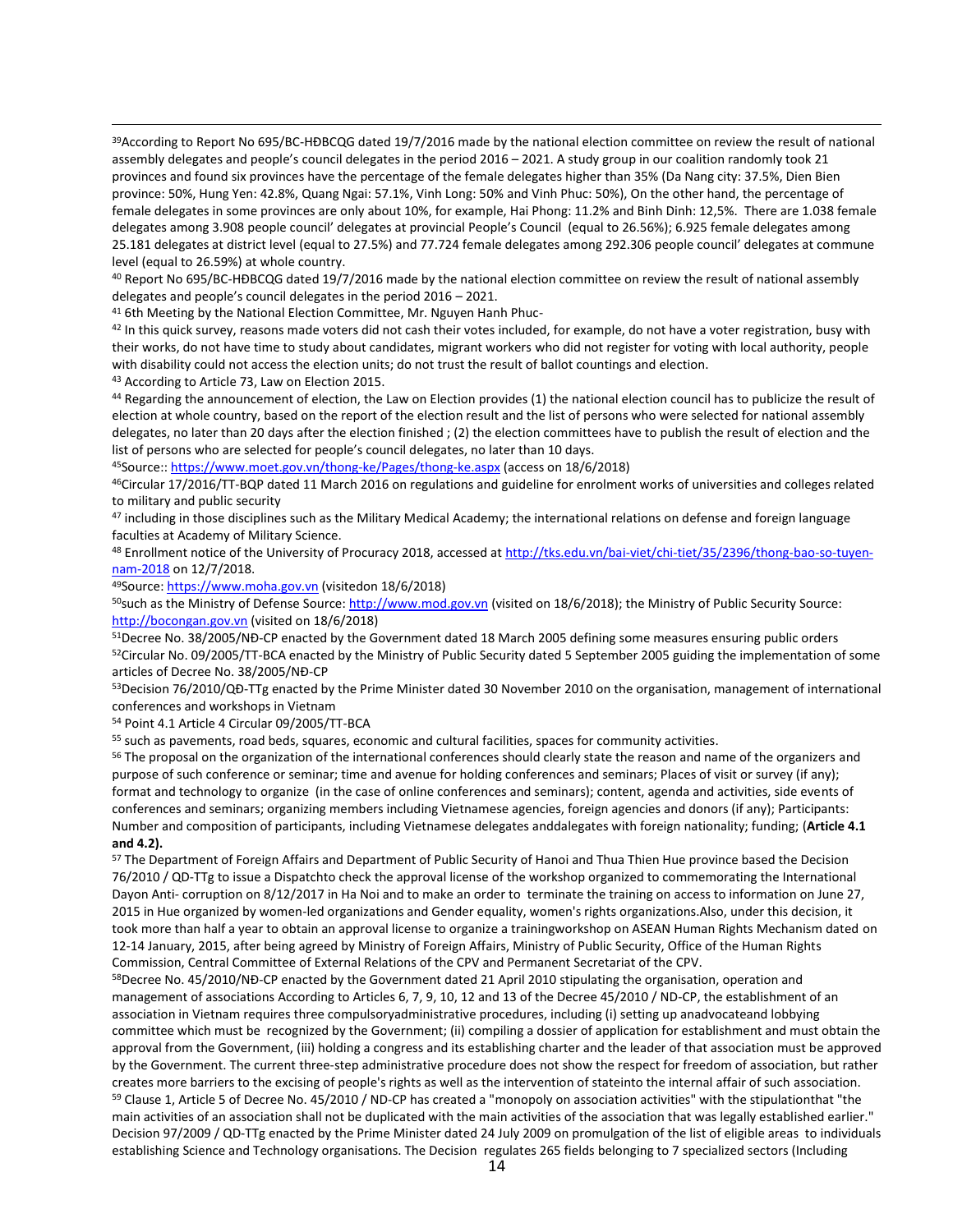natural sciences, social sciences, humanities, science and technology, medical and pharmaceutical sciences and health, agricultural science, science and technology services) <sup>5959</sup>that individuals are allow to set up scientific and technological (S&T) organizations. This regulation restricts individual women from setting up scientific and technology organizations in a number of areas, including promoting gender equality and protecting human rights of women and girls.

 $\overline{a}$ 

 $60$ Decree No.93/2009/NĐ-CP enacted by the Government dated 22 October 2009 promulgating the regulations on management and use of foreign non-governmental grants prescribes some priority areas for using foreign non-governmental aid. Under the provisions of Article 3 Decree No. 93/2009/ND-CP, foreign non-governmental aids that shall be used to support the implementation of socio-economic development and humanitarian priority objectives of Vietnam over each period, mainly include a) Agricultural and rural development (including agriculture, irrigation, forestry and fisheries) in combination with hunger eradication and poverty alleviation; b) Development of social infrastructure (health, education and training, labuor, employment, population); c) environmental protection and management of natural resources, prevention and mitigation of the aftermaths of natural disasters and epidemics; d) Enhancing institutional, managerial, technical capacities and human resource development; technological transfer, capacity building for research and implementation; e) humanitarian activities; and a number of other areas as decided by the Prime Minister.

 $61$ Under Clause 1.a, Article 15 of Decree No. 93/2009 / ND-CP, the Prime Minister is competent to approve FNG aid/grants related to national security, defense, religion and the grants that directly support the elaboration of legal normative documents, policies, advocates falling under the promulgating competence of the Prime Minister and higher levels, the strategies, plannings and socioeconomic development plans of the whole country, sectors and territories; The detailed list of categories of the used goods, equipment with simple structures; FNG aid amounts related to the import of automobiles and other means of transport. ; heads of State agencies, organizations', Chairs of People's Committees of provinces and cities under Central control, heads of Central agencies of various organization's

 $62$ Under Clause 1.b, Article 15 of Decree No. 93/2009/ND-CP, heads of State agencies and organizations, chairs of people's committees of provinces and cities under central authority, heads of central bodies under agencies of the Party, the National Assembly, ministries, ministerial-level agencies, government-attached agencies, Supreme People's Procuracy, Supreme People's Court, People's Committees of centrally-run provinces and cities; organizations under central bodies of Vietnam Fatherland Front, Vietnam General Confederation of Labour, Ho Chi Minh Communist Youth Union, Vietnam Farmers' Union, Vietnam Veterans' Association, Vietnam Women's Union, Vietnam Lawyers Association; Organizations belonging to associations or association coalition established under the decision of the Prime Minister shall be authorized to approve used goods with simple structure that have more than 80% compared with the value of being newly used (verified in writing by the Donor) on the list approved by the Prime Minister mentioned in paragraph 2, Point a of this Clause; and Emergency relief amounts that have specific addresses.

63 Circular No. 07/2010/TT-BKH enacted by MPI dated 30 March 2010 guiding the implementation of Government Decree 93/2009/NĐ-CP promulgating regulations for management of foreign non-governmental aids.

64 Follow discussionat the Workshop on Decree 93/2007/NĐ-CP held by VUSTA on 11 August 2016, a count on 50 projects under VUSTA were approved in the first 6 months of 2016

65Article 13.3, Decree 97/2009/NĐ-CP on the enactment of the regulations on management and use of foreign non-governmental aids 66 Lê Quang Bình et al., 2016, Study on implementation of Decision 93/2009/NĐ-CP of grant recipients

 $67$  According to the survey, excuses for not approving or not yet approving the projects include: Local authorities refused to approve (28%), the contents of the projects were inappropriate and sensitive (22%), the concerned agencies disagreed (11%), the locations for project implementation are sensitive (6%) and no reason specified (11%). In 2017, at least 6 foreign non-governmental aid projects of the five women-led organizations were refused by lead agencies for the reasons not related to national security, public order and safety, protection of health or morals of the community as provided for in Clause 2 of Article 14 of the 2013 Constitution or the spirit of Article 22.1 of the ICCPR.

<sup>68</sup>Point 2 Article 8 of the Labor Code 2012 regulates that sexual harrassment is one of prohibited acts. Point 1.c regulates **the right of employees to unilaterally terminate labor contracts in case** he/she is maltreated, sexually harassed or is subject to forced labor. The point 4 Article 182 regulates the **obligations of a domestic employee to** To denounce to competent agencies if the employer commits acts of mistreating, sexually harassing or forcing labor or other illegal acts. And the point 1 Article 183 regulatesmistreating, sexually harassing, forcing labor and using violence against the domestic employee **are prohibited acts of an employer's domestic worker.**  $69$ The Code of conduct for prevention of sexual harrassment at work was published by Ministry of Labor, Invalids and Social Affairs, Vietnam Trade Union and Vietnam Chamber of Commerce and Industry in 2015

<sup>70</sup> MOLISA và ILO. 2012. Report "Sexual harrassment in the workplace in Vietnam: overview and legal framework". Reported 51,3% women and girls experience at least one form of sexual harrassment in their lifetime, in which 52.3% experienced 2-5 times. <sup>71</sup> CGFED, Action Aid, Molisa..2016 Safe Cities for women and girls.

<sup>72</sup> MOLISA và ILO. 2012. Report "Sexual harrassment in the workplace in Vietnam: overview and legal framework".

<sup>73</sup> Báo cáo Thành phố an toàn cho phụ nữ và trẻ em gái -2016 – CGFED, Action Aid, Molisa – Tr50

<sup>74</sup>Article 37 of the 2015 Civil Code stipulates "The sex reassignment shall comply with regulations of law. Each surged transgender has the right and obligation to apply for change of civil status affairs as prescribed in law on civil status affairs and has the personal rights in conformity with the transformed gender as prescribed in this Code and relevant laws".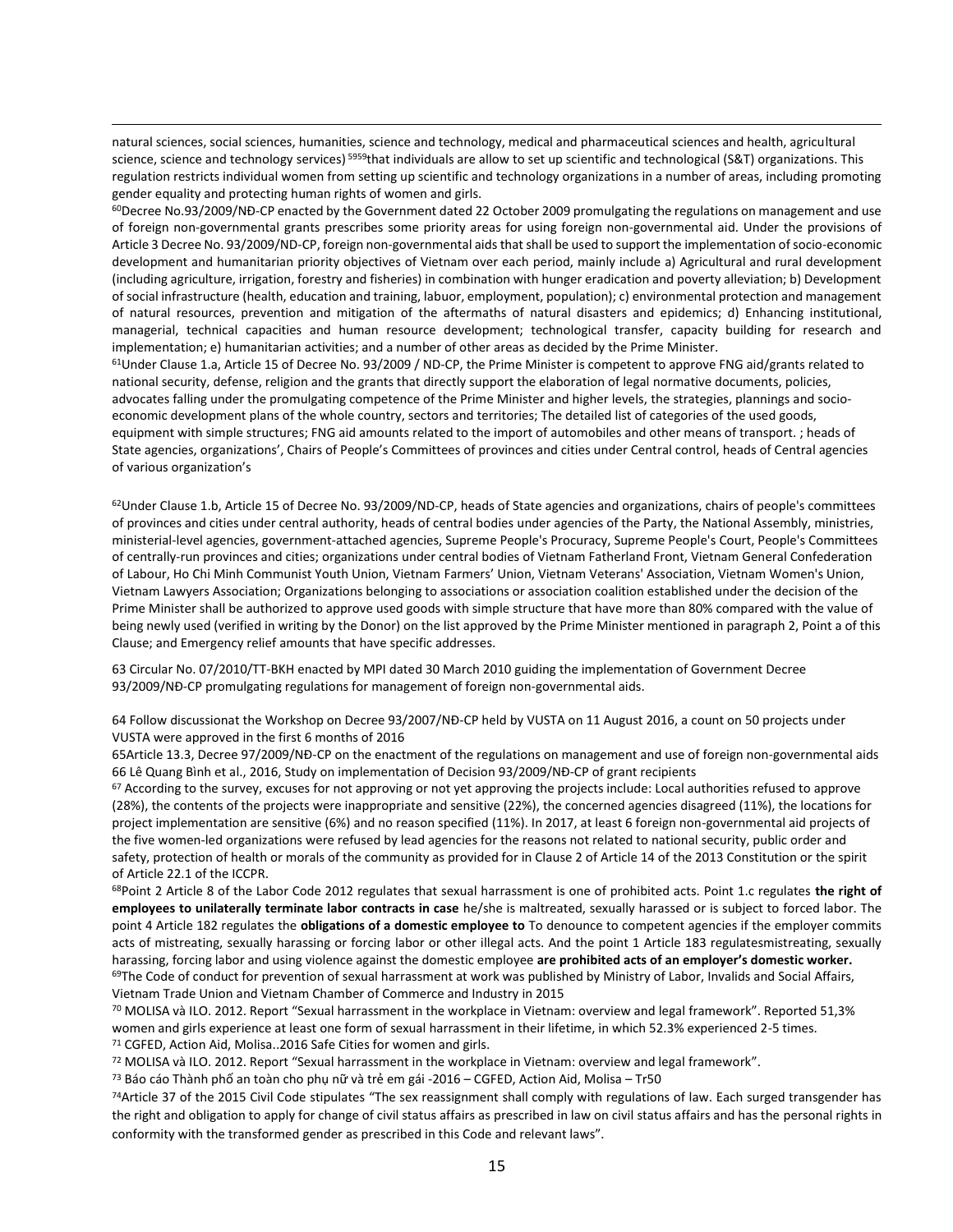<sup>75</sup>Article 17 of the Law on Health Insurance stipulates that an application for issuance of health insurance card includes copies of birth certificate or copies of Proof of Birth. Article 23 of the 2012 Labor Code stipulates that the contents of the labor contract must clearly state the full name, date of birth, sex, residence address, ID card number or other legal papers of workers. Article 30 of the 2006Law on Residence stipulates that the person who comes to register for temporary residence must produce their identity cards or the papers certified by the police security of the commune, ward or township where that person registered their permanent residence; Proof of ownership or use of the house; submission of the paper reporting on the changes in permanent residence, residential household members, household member declaration form; In cases where the lawful dwelling house was obtained through renting, borrowing or being put up by some individual, written consent must be obtained from the individual who agrees to lease, lend or put that person up.

#### <sup>76</sup> Luong The Huy – Pham Quynh Phuong, 2016, Is it because I am LGBT – iSEE, Hong Duc Publishing House, Hanoi.

 $\overline{a}$ 

<sup>77</sup>66.2% of lesbians, 55.4% of bisexual women, 61.5% of transgender women, 79.9% of transgender men that participated in the survey were scolded or verbally pressured by their family members; 64.4% of lesbians, 57.1% of bisexual women, 75% of transgender women, 86.7% of transgender men were forced to change their appearance and gestures. In schools, 61.7% of lesbians, 61.6% of bisexual women, 66.7% of transgender women and 74.0% of transgender that participated in the survey reported that they had heard, seen negative comments and actions from friends. In the health sector, 1.6% of lesbians, 3.9% of bisexual women, 9.1% of transgenderwomen and 13.3% of transgender men participating in the survey were refused, encountered difficulties in emergency treatment. 35.5% of lesbians; 43.4% of bisexual women, 45.5% of transgender women and 58.4% of transgender menexperienced over-curiosity about their personal affairs; about 5.8% of lesbians; 9.6% of bisexual women, 40.0% of transgender women and 26.1% of transgender men hadtheir separate/distinctive needs that were not taken into account. In the employment sector, 47.9% of lesbians, 48.2% of bisexual women, 68.8% of transgender women, 65.8% of transgender men reported they had heard, seen negative remarks, actions from their colleagues. 8.6% of lesbians, 10.5% of bisexual women, 13.3% of transgender women, 14.1% of transgender men got fired from work. At the same time, 28.4% of lesbians, 24.3% of bisexual women, 53.3% of transgender women, and 59.7% of transgender men were rejected for work while being qualified.

<sup>78</sup>Article 4 of Decree No. 80/2017/ND-CP on safe, healthy, friendly educational environment and prevention and response to school violence, including sex education regulations stipulating that "It is required that teaching materials and learning materials would clearly specify 1. With regard to educational establishments: a)teaching and learning materials are consistent to the educational program's objectives and contents; ensure science, pedagogy, humanity and aesthetics; are appropriate with psychological characteristics of learners; do not contain elements that incite violence or pornography; are not contrary to the culture and history of Vietnam; are free from gender bias, discrimination; b) Having teaching and learning materials on education of ethics, lifestyle and life skills, education on law observance, sex education, injury and accident prevention and response, abuse prevention and response"

79The results of online survey on stigma, discrimination and violence against LGBTQ peopleat schools conducted by CCIHP in 2012 show that 40.7% reported to have experienced violence and discrimination at schools. The most common form of violence and discrimination they experienced was to be called in a derogatory manner (80.7%); followed by being attached with an insulting nickname (69.3%); then being sarcastically, ironically teased about styles of walking, talking, dressing, the way they love/likepeople of the same sex (66%); 18.9% had been beaten, kicked, which resulted in bruises, and 18.4% had their sexual parts palpated against their will. The major effects of violence at schools is learners' distraction (40.6%); and constantly stressful mind (47.2%). 34.9% of the participants in the survey who had experienced violence had the intention of committing suicide and half of them committed suicide attempts without success. Violence in the school setting also caused other effects on many people, such as making them feel constantly stressed and scared (55%); feelthe hatred against themselves (50%); feel doubtfulabout who they are (37%); resulting in the loss of self-confidence (38%). The findings of the study "Being LGBT youth and adolescents in Vietnam" conducted by Save The Children in 2015are that up to 22.4% of them did not know where to seek for sexual health and reproductive health services, 21.2% did not have enough money to pay for the services, 14.1% did not have access to health facilities, 14.1% did not have time, 9.4% did not have ID cards.

80 Article 53 of the 2013 Constitution prescribes that "Land, water resources, mineral resources, resources in the sea and airspace, other natural resources, and property managed or invested in by the State are public property, owned by all the people, and represented and uniformly managed by the State".

81Study report "2013 Land Law, opportunities for EM peoples to get out of poverty" conducted by ActionAid Vietnam in 2014 for 3 provinces Haa Binh, Dak Lak and Dak Nong

82Reports prepared annually by UNDP, CECODES and Vietnam Fatherland Front as from 2009 covering 63 provinces and cities of Vietnam.

83Under the current regulations, the maximum fee rate shall not exceed VND 100,000 /certificate for new issuance, VND 50,000 / certificate for re-issuance, renewal/replacement or verfication of additions to LURC. Besides, people have to pay the associated fees namely the fees for measurement, cadastral mapping, evaluation/appraisal fees for issuing land use right. In adherence to the regulations, the rate of fee collection for measuring, drawing of cadastral maps shall not exceed VND 1,500/m2 and the appraisal fee for issuing land use right shall not exceed VND 7,500,000/dossierCircular 02/2014/TT-BTC dated 02 January 2014 guiding fees and charges under the deciding competence of People's Councils of centrally-run provinces and cities, a6, a7, point a, Clause 2, Article 3 84Report on "Socioeconomic status quo of 53 ethnic groups", CEMA, 2017, page 30

<sup>85</sup>Vietnam 2014 Multiple Indicator Cluster Survey – MICS 2014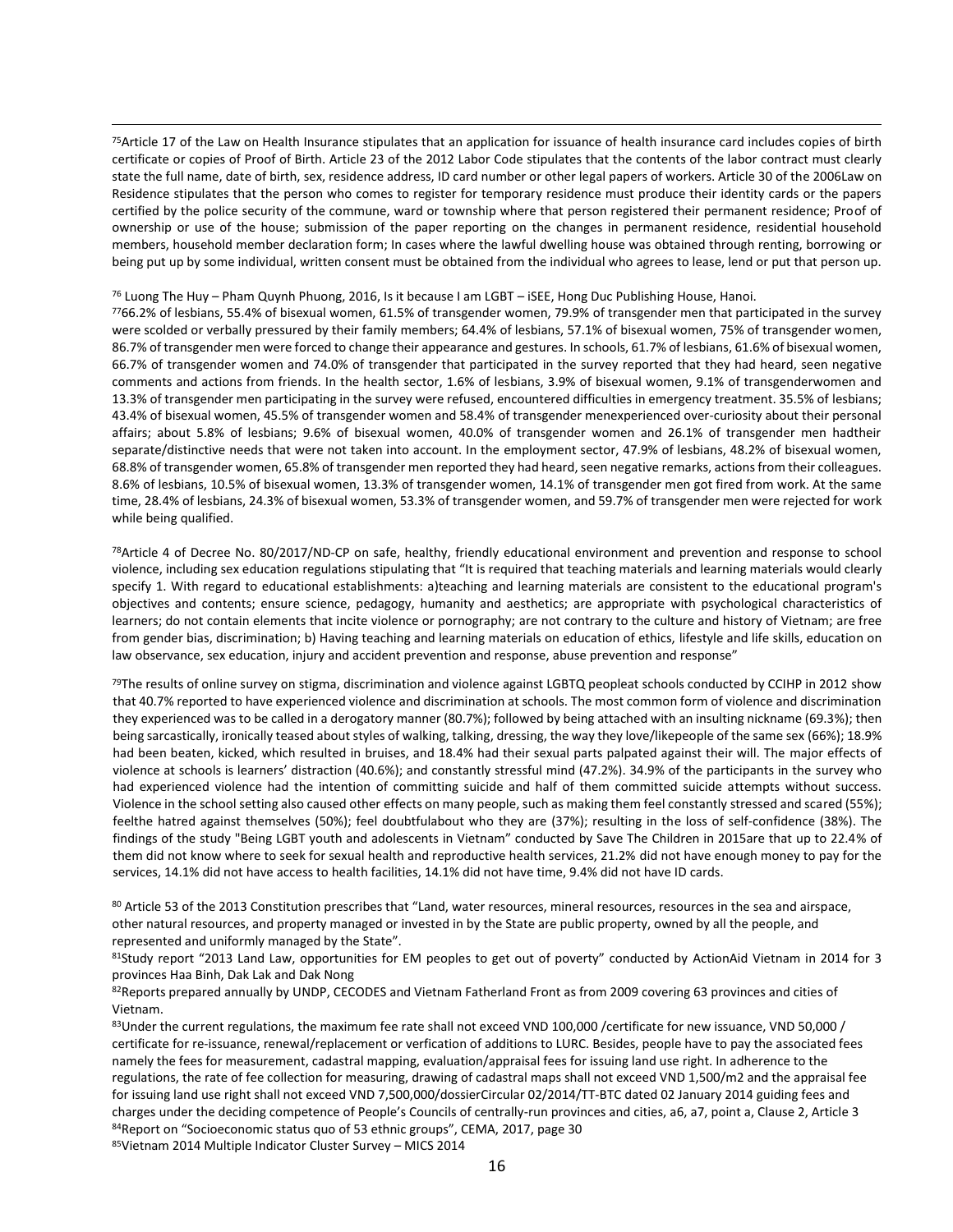86Report on "Exploring barriers to accessing maternal health and family planning services in ethnic minority communities" published by MOH and UNFPA in 2017, page 19.

<sup>87</sup>11 ethnic groups have the rate of below 50%, of which, the lowest one is La Hu (9.1%), followed by Ha Nhi (25.4%), Si La 25.5%), La Ha (31.9%), Mang (34.9%), and HMong (36.5%). Report on "Socioeconomic status quo of 53 ethnic groups", CEMA, 2017, page28

88Report on "Exploring barriers to accessing maternal health and family planning services in ethnic minority communities" published by MOH and UNFPA in 2017, page 47

<sup>89</sup> especially La Hu, Si La, La Ha, Lu, Ar, Ha Nhi.Report on "Socioeconomic status quo of 53 ethnic groups", CEMA, 2017, page28 <sup>90</sup> Committee for Ethnic Minority Affairs' report on "*Socioeconomic status quo of 53 ethnic groups*" issued in 2017.

 $91$ Report on "Exploring barriers to accessing maternal health and family planning services in ethnic minority communities" published by MOH and UNFPA in 2017, page 44.

 $92$ Report on "Exploring barriers to accessing maternal health and family planning services in ethnic minority communities" published by MOH and UNFPA in 2017, page 40

93 Report on "Socioeconomic status quo of 53 ethnic groups", CEMA, 2017, page 75

94Report on "Exploring barriers to accessing maternal health and family planning services in ethnic minority communities" published by MOH and UNFPA in 2017, page 28. 71% of women reported that they were using a contraceptive method. The most widely used modern contraceptive methods are contraceptive pill and intrauterine devide. Male sterilization is not applied and the use of condoms is limited, with a small variation among regions (1-5%)

95Report on "Exploring barriers to accessing maternal health and family planning services in ethnic minority communities" published by MOH and UNFPA in 2017, page 28

<sup>96</sup> Article 2, Law on Persons with Disabilities 2010 stipulates that a person with disabilities means a person who is impaired in one or more body parts or suffers functional decline manifested in the form of disability which causes difficulties to his/her work, daily life and study.

<sup>97</sup>Article 14 Decree 28/2012/NĐ-CPstipulates that it must be ensured that by 2015, at least one carriage in the North-South interprovincial passenger train must ensure technical standards on accessible transport; By 2020, at least one carriage in a passenger train on all lines/routeswill have had to ensure technical standards on accessible transport. Participating units in public transport shall be responsible for arranging equipment, tools and personnel to assist passengers with disabilities to conveniently get on and offmeans of transport. The aid/assistance scheme must be notified at railway stations, embarkation and disembarkation stations at the easily noticeable places; Units engaged in public transport shall be responsible for reviewing, accounting and evaluating the actual situation of means of public transport that have not yet met the technical standards on accessible transport, elaborating plans to equip and renovate means of public transport to ensure technical standards on accessible transport that fall under their scope of management.

<sup>98</sup> https://www.vietnamairlines.com/vn/vi/plan-book/book-flight-now/special-deals/special-deals-detail/vietnam/cac-loai-gia-ve-dacbiet/gia-ve-cho-nguoi-khuyet-tat

 $99$ Decree No. 65/2018/ND-CP of the Government dated 12/5/2018 detailing the implementation of a number of articles of the Law on Railways, promulgated by the Government, including the regulation on fare reduction and exemption for beneficiaries of social policy. <sup>100</sup> Source[: https://dsvn.vn](https://dsvn.vn/) (Accessed on 26/6/2018)

101 On the basis of the provisions of Article 21<sup>101</sup> and Article 24<sup>101</sup> of the Law on Gender Equality 2006, the Minstry of Finance introduced Circular No. 191/2009/TT-BTC guiding the management and use of funds for gender equality and for the advancement of women. Clause 5, Article 8 of the Law on State Budget 2015 only stipulates priority budget allocations for the achievement of gender equality objectives and the implementation of other policies. The Law on Public Investment 2014 sets out principles and classifies investment portfolios according to various investment areas and scales.

 $102$ Speaking at the Debate entitled "Gender responsive budget–awareness and reality" organised on March 26, 2018 by the Governance for Comprehensive Growth Project, deputy head of the Office of National Assembly's Department of Finance – Budget, Nguyen Minh Tan said "Gender responsive budgeting is a novel matter in Vietnam and is understood differently. A big challenge facing Vietnam's gender responsive budget is the lack of specific instructions in developing and implementing the budget, as well as staff specialised in gender issues or gender responsive budget" (Source:

[http://www.molisa.gov.vn/vi/Pages/chitiettin.aspx?IDNews=27675v](http://www.molisa.gov.vn/vi/Pages/chitiettin.aspx?IDNews=27675)iewed on June 6, 2018)

<sup>103</sup>Document No. CEDAW/C/VNM/CO/7-8

 $\overline{a}$ 

104 According to the Law on Investment 2014, tax incentives are available for investment in 30 encouraged areas and 27 areas eligible for special preferential treatment. Regarding goegraphical area, tax incentives apply to areas eligible for preferential treatment, including districts and towns of 53 provinces among 63 provinces and cities nationwide. Additionally, high-tech zones, economic zones, industrial zones and export processing zones are eligible for tax incentives. Accordingly, Vietnam has offered high tax incentives for investment projects in underdeveloped areas and for investment projects in certain areas such as agriculture, agricultural and aquatic product, nevertheless, these areas still find it hard to attract investment whereas investment in agriculture remains limited. <sup>105</sup> UN Women, Discussion paper on gender equality and taxation in Vietnam – issues and recommendations, 2016 106Source[: http://europa.eu/rapid/press-release\\_MEMO-17-5122\\_en.htm](http://europa.eu/rapid/press-release_MEMO-17-5122_en.htm) (Viewed July 6, 2018)

Resources Lax. On that basis, on April 19, 2017 the Government Office issued Official Document No. 3964/VPCP-PL in which the Prime 107including the Law on Corporate Income Tax, the Law on Value Added Tax, the Law on Personal Income Tax, the Law on Special Consumption Tax, and the Law on Natural Resources Tax . The Ministry of Finance submitted to the Prime Minister Official Document No. 4191/BTC-CST dated March 30, 2017 to consider the amendments to five existing tax laws, including the Law on Value Added Tax, the Law on Special Consumption Tax, the Law on Corporate Income Tax, the Law on Personal Income Tax and the Law on Natural